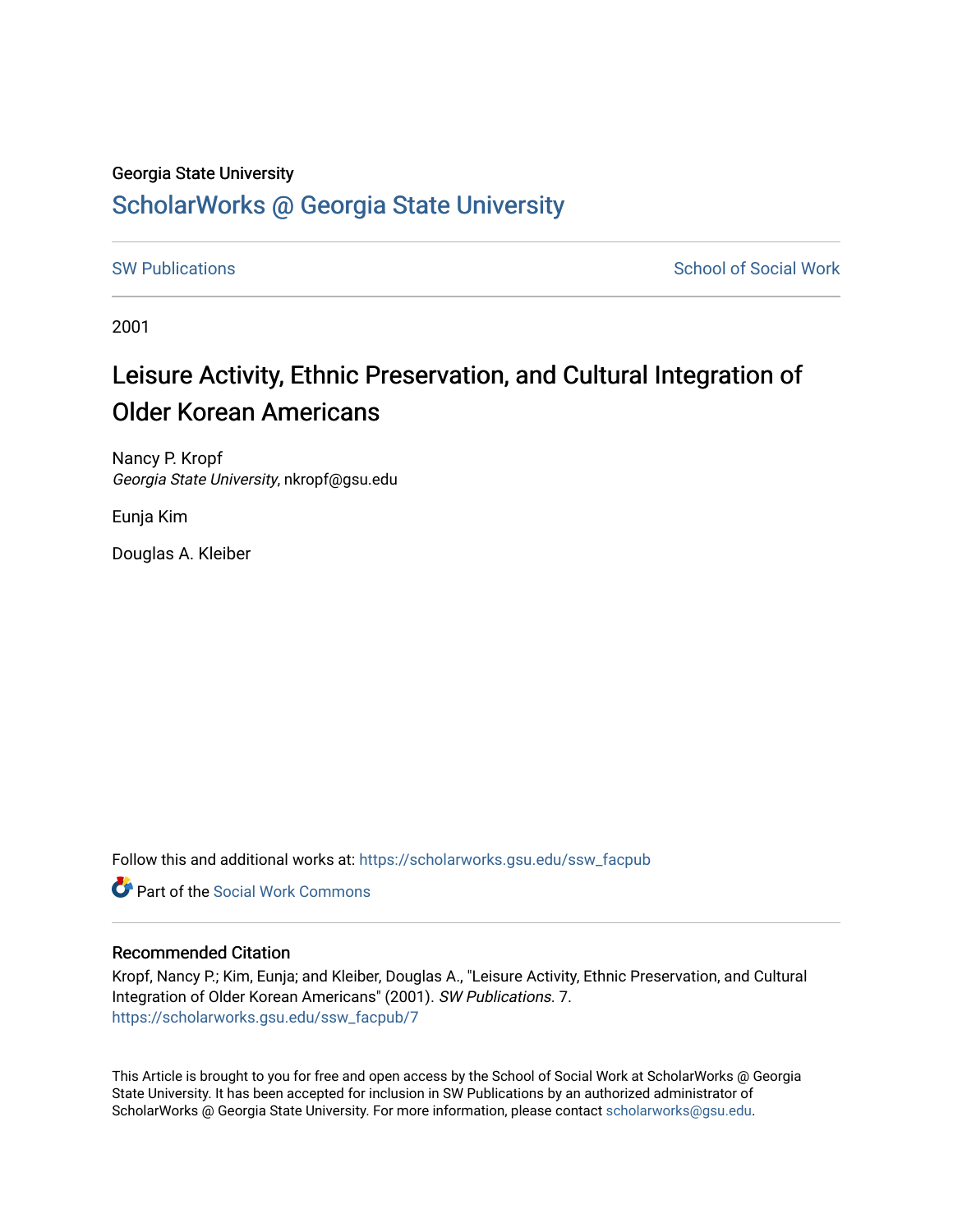# Leisure Activity, Ethnic Preservation, and Cultural Integration of Older Korean Americans

Eunja Kim, PhD Douglas A. Kleiber, PhD Nancy Kropf, PhD

**SUMMARY.** For immigrant groups, leisure activity has the potential both to increase familiarity with a new culture and to preserve cultural history and identity. Using a qualitative case study design, this research analyzed leisure activities of six older Korean Americans to determine both personal and cultural meanings of leisure. From a personal perspective, leisure was used to create two effects for the older adults: *Ki-Bun-Chun-Whan*, which is the experience of a shift in emotional atmosphere as a result of engaging in activities; and self-development activities, which provide the older adults with opportunities for learning or growth. Cultural meanings of leisure activities included the re-creation of Koreanness and the reliance on familiar patterns to create a sense of security in a still-strange land. Thus, with the individuals studied in this investigation, leisure activities were used more often for continuity and ethnic preservation than for cultural integration. Social workers can use

2001 by The Haworth Press, Inc. All rights reserved. *107*

Eunja Kim, Douglas A. Kleiber, and Nancy Kropf are affiliated with the University of Georgia.

This project was partially funded by the University of Georgia Gerontology Seed Grant program (1999-2000).

<sup>[</sup>Haworth co-indexing entry note]: "Leisure Activity, Ethnic Preservation, and Cultural Integration of Older Korean Americans." Kim, Eunja, Douglas A. Kleiber, and Nancy Kropf. Co-published simultaneously in *Journal of Gerontological Social Work* (The Haworth Social Work Practice Press, an imprint of The Haworth Press, Inc.) Vol. 36, No. 1/2, 2001, pp. 107-129; and: *Social Work Practice with the Asian American Elderly* (ed: Namkee G. Choi) The Haworth Social Work Practice Press, an imprint of The Haworth Press, Inc., 2001, pp. 107-129. Single or multiple copies of this article are available for a fee from The Haworth Document Delivery Service [1-800-HAWORTH, 9:00 a.m. - 5:00 p.m. (EST). E-mail address: getinfo@haworthpressinc.com].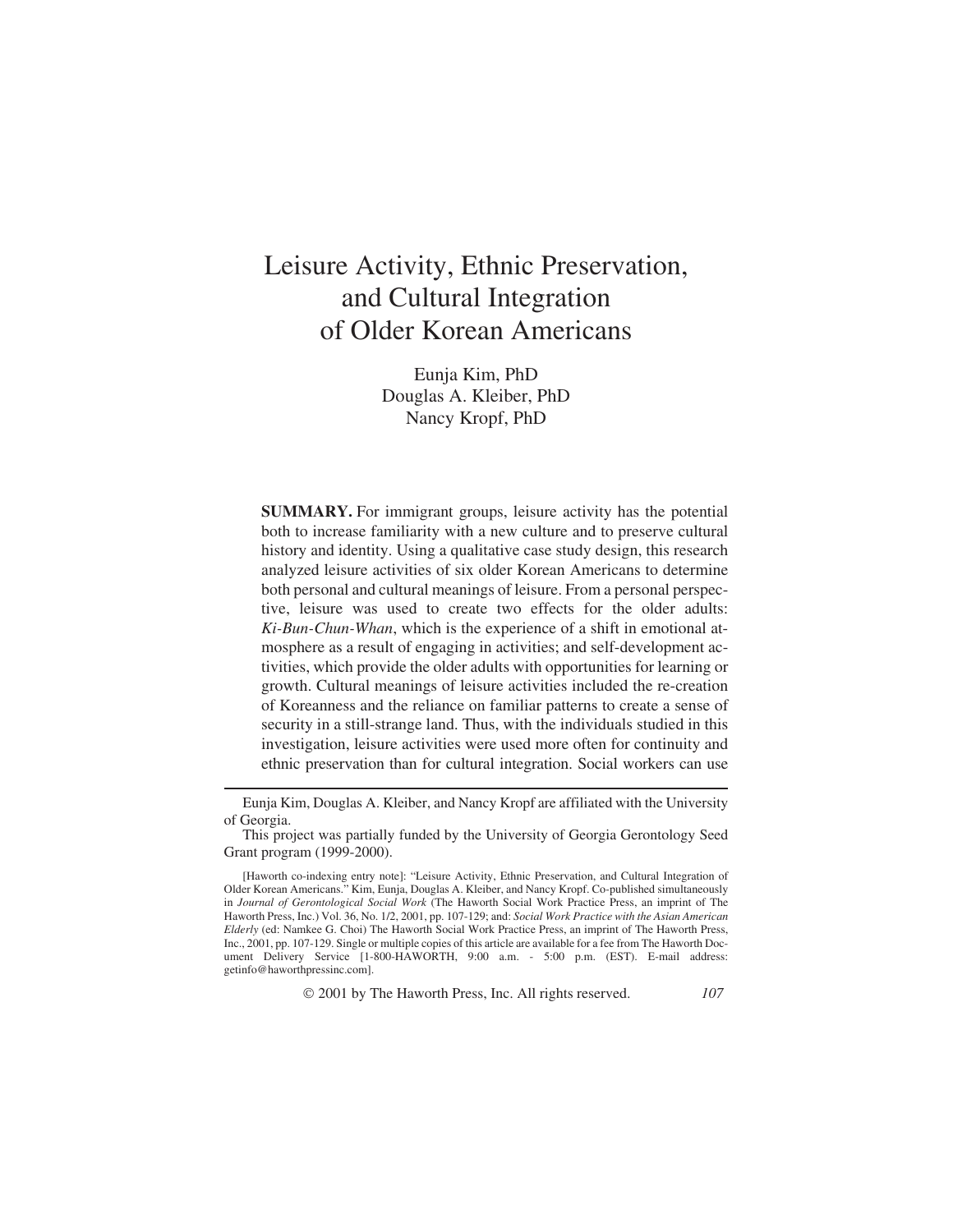leisure activities as avenues to increase knowledge and social participation, but they should also take into account the need to preserve cultural and collective identity in older immigrants.*[Article copies available for a fee from The Haworth Document Delivery Service: 1-800-HAWORTH. E-mail address: <getinfo@haworthpressinc.com> Website: [<http://www.HaworthPress.com>](http://www.HaworthPress.com) © 2001 by The Haworth Press, Inc. All rights reserved.]*

**KEYWORDS.** Leisure activity, older Korean Americans, immigrants, ethnic preservation, cultural integration

Being involved in leisure activities in social settings is particularly important for immigrants because it serves to connect them, in spite of the disruptive effects of their shift in life circumstances, to the "social worlds" of others (Kelly, 1996). In this way immigrants may gain familiarity with their new environment and/or rediscover and cultivate histories, cultures, and identities. People negotiate, define, and produce ethnic boundaries, identities, and cultures through social interaction inside and outside their ethnic communities (Nagel, 1994). The nature of leisure makes it an agreeable context for such processes (Stokowski, 1994) and provides an arena for intervention to help preserve and strengthen both social connectedness and self-identification.

Like other social behaviors, leisure activities need to be recognized as culturally specific. As Kelly (1996) acknowledged, leisure is distinguished not by time and activity, but by the particular use of time and the meaning of the activity. Because of cultural differences in meanings, activity forms, and values, different ethnic groups may practice and be shaped by different leisure experiences. Leisure provides a context in which individuals develop new identities and/or strengthen existing ones (Kelly, 1983; Kleiber, 1999); and these are tasks that are particularly important to immigrants. Although there is some understanding about how immigrants in general assimilate into the host society (e.g., Gordon, 1964; Hurh & Kim, 1984; Yinger, 1981), research has not been conducted to determine how expressing actions and social interactions of daily life influences cultural integration and ethnic preservation.

Examining how leisure pursuits relate to cultural integration and ethnic preservation of older Korean Americans has practical implications as well. As older Asian American populations continue to increase, social workers need to design and implement programs and interventions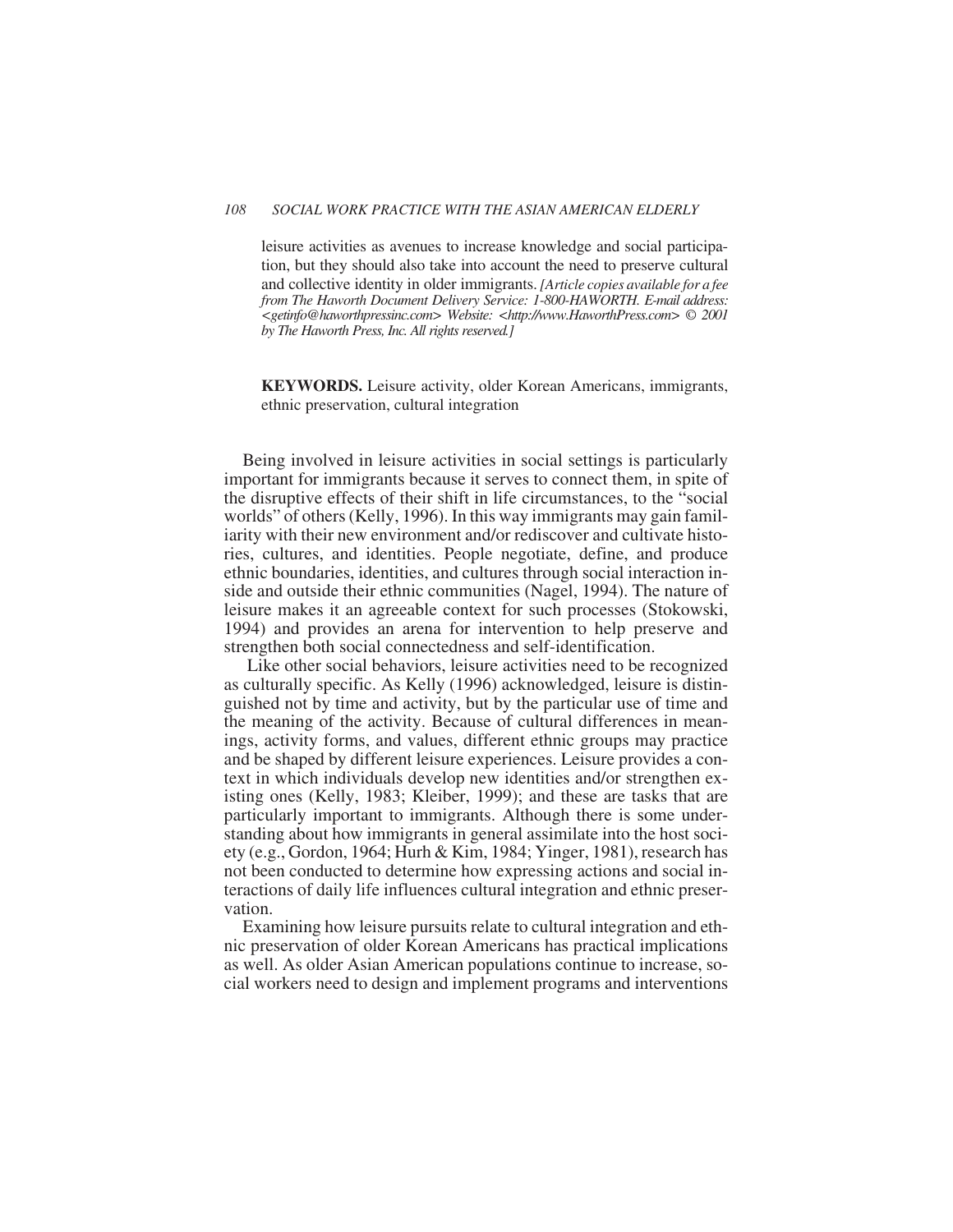*Kim, Kleiber, and Kropf 109*

that are based upon the experiences, strengths, and accomplishments of these older adults, their families and their communities (Browne & Broderick, 1994; Dhooper, 1991; Fong & Mokuau, 1994; Tsai & Lopez, 1997). Damron-Rodriguez (1998) refers to this as promoting an "appreciation of the elder's strengths won from a life lived" (p. 53). For social workers, an assessment of leisure activities and pursuits provides a method to understand the fit between an individual's personal and social worlds. The analysis of leisure activities of older Korean Americans that follows was conducted to determine both the personal and cultural significance of such activities. Before turning to the details of the current investigation, however, it is necessary to consider the immigration experience in a broader context.

#### *IMMIGRATION: CONTINUITY AND CHANGE*

When people move from their homeland, the process and depth of acculturation into the new culture are based upon several factors. One is age, since the point at which immigration occurs is likely to influence the tendency to use activities to preserve ethnic identity or to facilitate acculturation to the host culture. Acculturation is likely to occur more easily in younger people, whose lives are yet to unfold in the new culture, than with older immigrants who have left more of their lives in their country of origin. For the latter, the past may be more significant than the future. Their daily patterns may change in accommodating to a different culture, language, and environment, but maintaining certain activities or interests in which they have engaged in the past may be especially important.

From a gerontological perspective, the aging process itself influences leisure choices and activities. Atchley (1989) asserted that people in later life attempt to preserve and maintain internal and external structures of their lives. This sense of *continuity* links an individual to the past through his or her personal history. According to Atchley, continuity can be either internal or external. Internal continuity is the integration of inner changes with one's past and a recognition of the relationship between old and the new selves (Lieberman & Tobin, 1983). External continuity is reflected in the structure of physical and social environments, role relationships, and activities that are maintained over time. Atchley (1999) highlighted long-term patterns of external continuity in terms of living arrangements, household composition, marital status, income adequacy, and primary modes of transportation. Atchley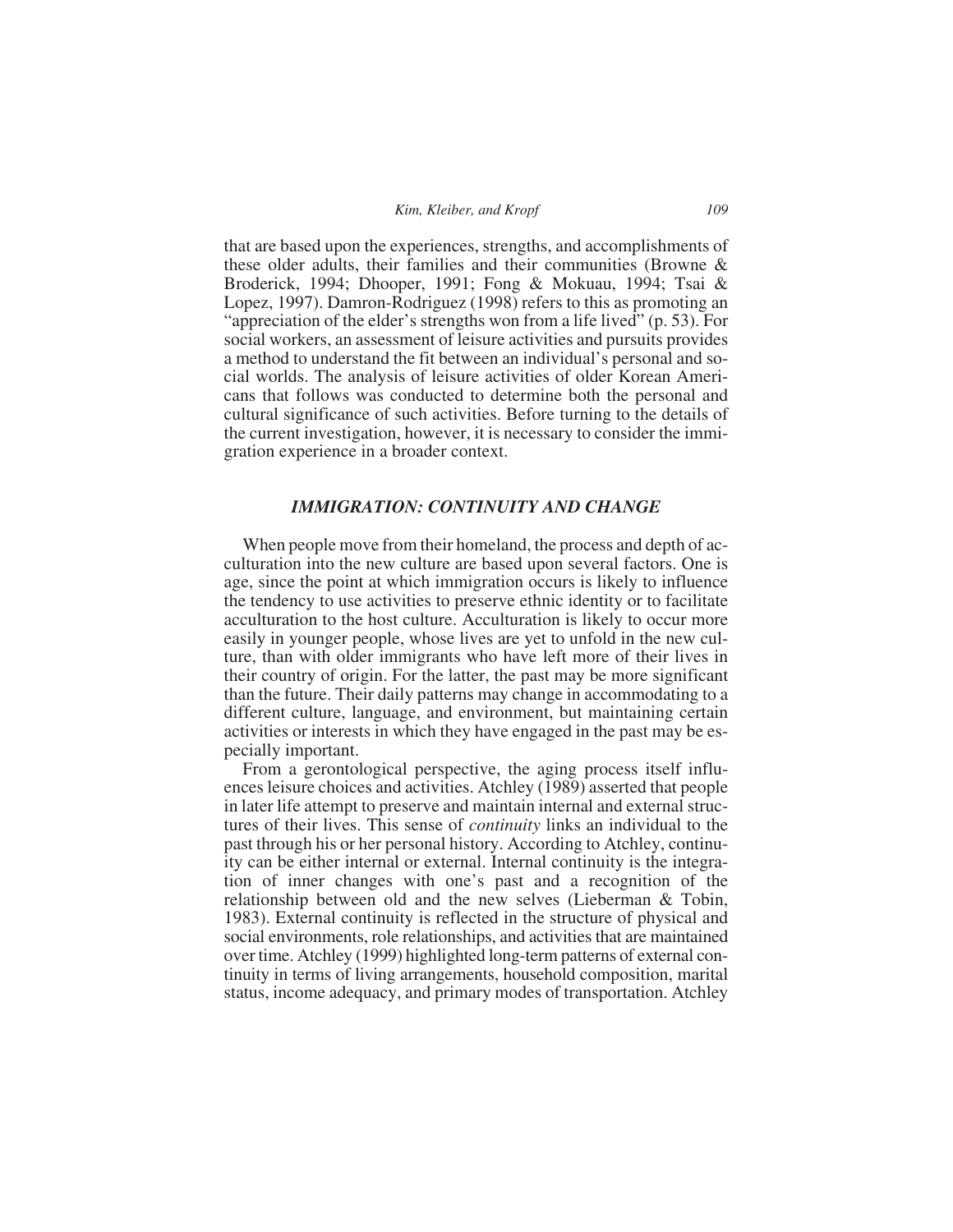(1987) found that relationships maintained with close friends, parents, and adult offspring were particularly important among older people. Thus, continuity of activities, relationships, and environments provides older people with the practical advantage of stability in spite of other changing and challenging circumstances. Maintaining an interest in preferred enjoyable activities contributes to both external and internal continuity.

Although there is clearly a preference for continuity in late life, discontinuity can be a source of growth and adaptation for people of all ages. Change is part of growing, learning, and adapting. This is particularly true in the case of adult immigrants. Change in social and physical environments caused by immigration may contribute to a disruption in both internal and external continuity, but discontinuity in roles, relationships, and social support may lead adult immigrants to adapt to changing circumstances in ways that are growth-producing. For instance, having breakfast at McDonald's with only Korean-speaking friends may nevertheless reflect a degree of acculturation, and slight variations in traditional Korean activities may also demonstrate accommodation to the new environment. Further investigation is thus needed to reveal how external and internal continuity are preserved in the context of immigration changes and if and how discontinuity in activity patterns contribute to adaptation and cultural integration.

For immigrants who are suddenly disconnected from familiar people and resources, family relations and living arrangements in a new culture are also very important in shaping the course of everyday life. For instance, older Korean Americans living with their adult children and grandchildren may develop a sense of belonging and recognition through family activities and interactions, though living in a residential area within American neighborhoods may isolate this population from other Koreans. In contrast, older Koreans living with other older Koreans in the same apartment complex may preserve their Koreanness more effectively than those who live in American neighborhoods, while the latter may be more acculturated to the host culture as a result of their living arrangements. Older Koreans living in the same apartment complex have more opportunities to interact with other Koreans, by speaking in Korean, watching Korean TV programs, singing Korean music, and sharing Korean food. All these cultural activities may remind them of who they are and to whom they belong in a foreign country. According to Kim (1981), this phenomenon is particularly common among first generation Korean immigrants with a strong desire to maintain part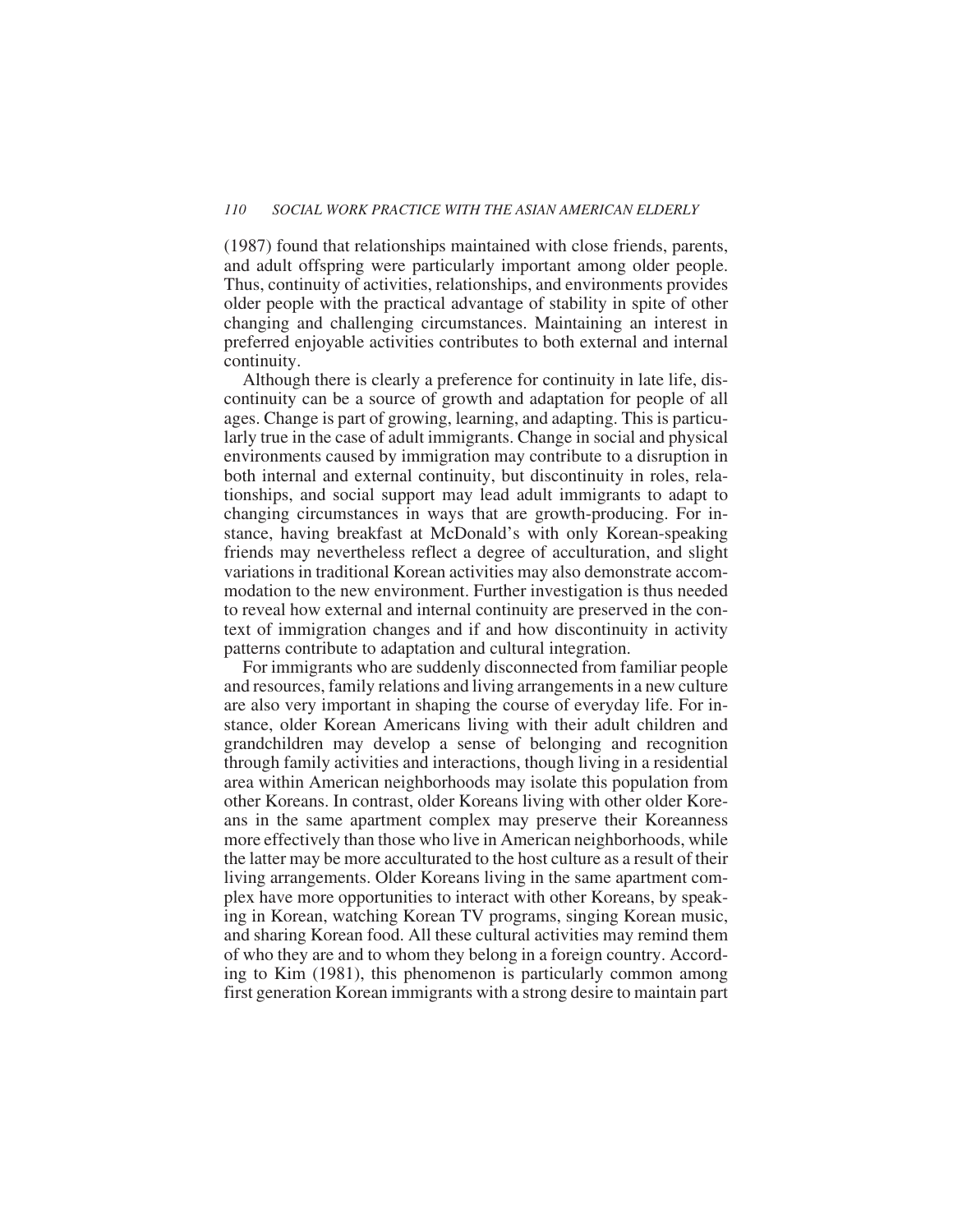of their own culture. Such activities may or may not replicate those in which they engaged prior to immigration.

We may ask then, how do immigrants choose leisure activities or adapt them once they come to the United States? What are the driving forces in their decision processes? And perhaps most important, what impacts do such choices have on maintaining a sense of self or creating a new sense of self and place? The purpose of this study was to explore daily activities and interactions of older Korean Americans and the relationship of these activities and interactions to ethnic identity preservation and/or cultural integration. This topic is important to social workers since they often strive to help immigrants become part of US culture without diminishing the ties to their traditional cultural norms and practices.

Within this research, first generation older Korean immigrants are of particular interest because they have lived in both Korea and the United States long enough to know both cultures. Using a qualitative analysis three main research questions were explored: (1) What are the meanings that older Korean Americans associate with leisure (*Yeo-Ga*) and other social activities?; (2) How are leisure activities (*Yeo-Ga Whahl-Dong*) and social interactions related to previous (pre-immigration) lifestyles and to ethnic preservation in older Korean Americans?; and (3) How do leisure activities and interactions contribute to the cultural integration of older Korean Americans in the United States?

#### *METHOD*

This study used the qualitative case study method to address the three research questions (Yin, 1994). Qualitative case studies are particularistic, descriptive, heuristic, and inductive (Merriam, 1988). A case study approach examines "a phenomenon in its natural setting, employing multiple methods of data collection to gather information from one or a few entities (people, groups, or organizations)" (Benbasat, Goldstein, & Mead, 1987, p. 370). According to Yin (1994), case studies rely on systematic interviewing, direct observation, primary documents, secondary documents, and cultural and physical artifacts as the main sources of evidence. The sources of data used for this study were interviews, time diaries, and field notes.

Six Korean participants over the age of 65 were recruited from the metropolitan area of Atlanta, Georgia, in the United States. Although no official census records are available on the Korean American popula-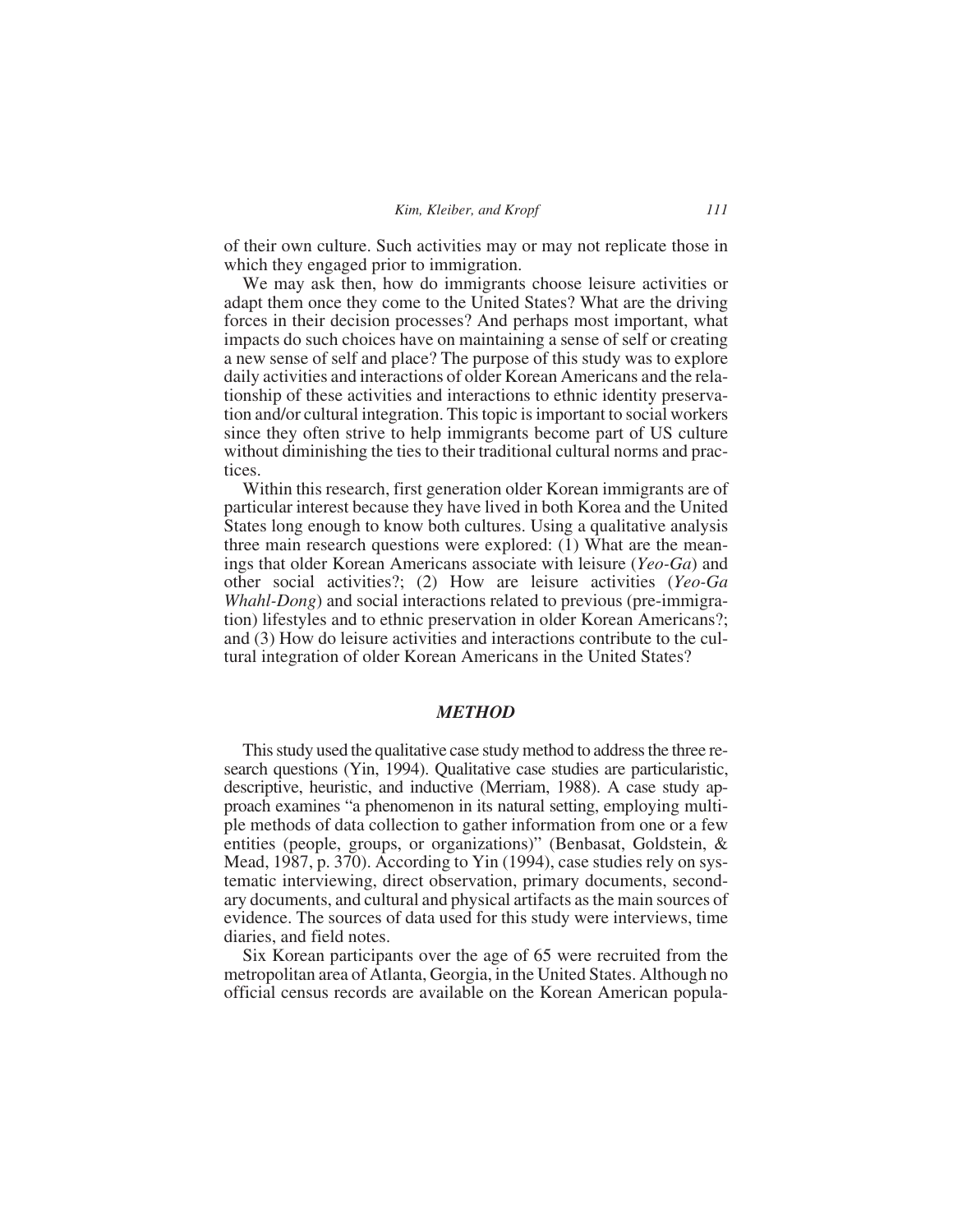tion in Atlanta, the Korean American Association in Atlanta currently estimates about 50,000-60,000 Koreans residing in the area. The Korean American Welfare Center in Atlanta considered about 10% of the Korean population as older Koreans over 65 years old. The six participants recruited for this study had lived in the U.S. for at least 15 years at the time of data collection. The latter requirement was based on evidence that the longer people live in a strange culture, the more they acculturate (Hurh & Kim, 1984). This criterion thus selected for Korean Americans who have lived in the U.S. long enough to have adapted to the host culture to some extent. It also separated first-generation Korean American citizens and permanent residents from other types of residents such as short-term visitors.

First-generation immigrants with some level of English fluency were solicited for the research. The level of English fluency was measured by whether or not they could communicate minimally with Americans to ask directions, order food, greet American neighbors, etc. A diversity of living arrangements and gender were also considered in selecting the participants. Three males and three females were selected. Of these six, four were living in a residential area with American neighbors while two were living in a senior housing apartment complex with some Korean neighbors. Three participants (two males, one female) lived with a spouse, two (one male, one female) with children, and one (female) lived alone. The level of education the participants had acquired suggested their social status as middle to upper-middle class: Three males had higher than college degrees and three females had high school degrees.

The long interview method (McCracken, 1988) was used because it depends less on participant observation and extended contact. In-depth, semi-structured, open-ended conversational interviews (with voice recording), time diaries, and field notes were the primary sources for data collection. The long interview was arranged with the participants at their homes. In general, each interview took an intensive period of two to four hours, along with informal conversations when the first author stayed overnight at participants' home by their invitation. Several formal and informal follow-up interviews in person or by phone were conducted as needed. For instance, when formal interviews were interrupted because of personal circumstances of the participants, a makeup was arranged. The first author conducted all interviews over a period of four months, maintaining a journal to record her own reflections, as well as comments concerning non-taped verbal and nonverbal behaviors, and notations about the environment (cf. Patton, 1990).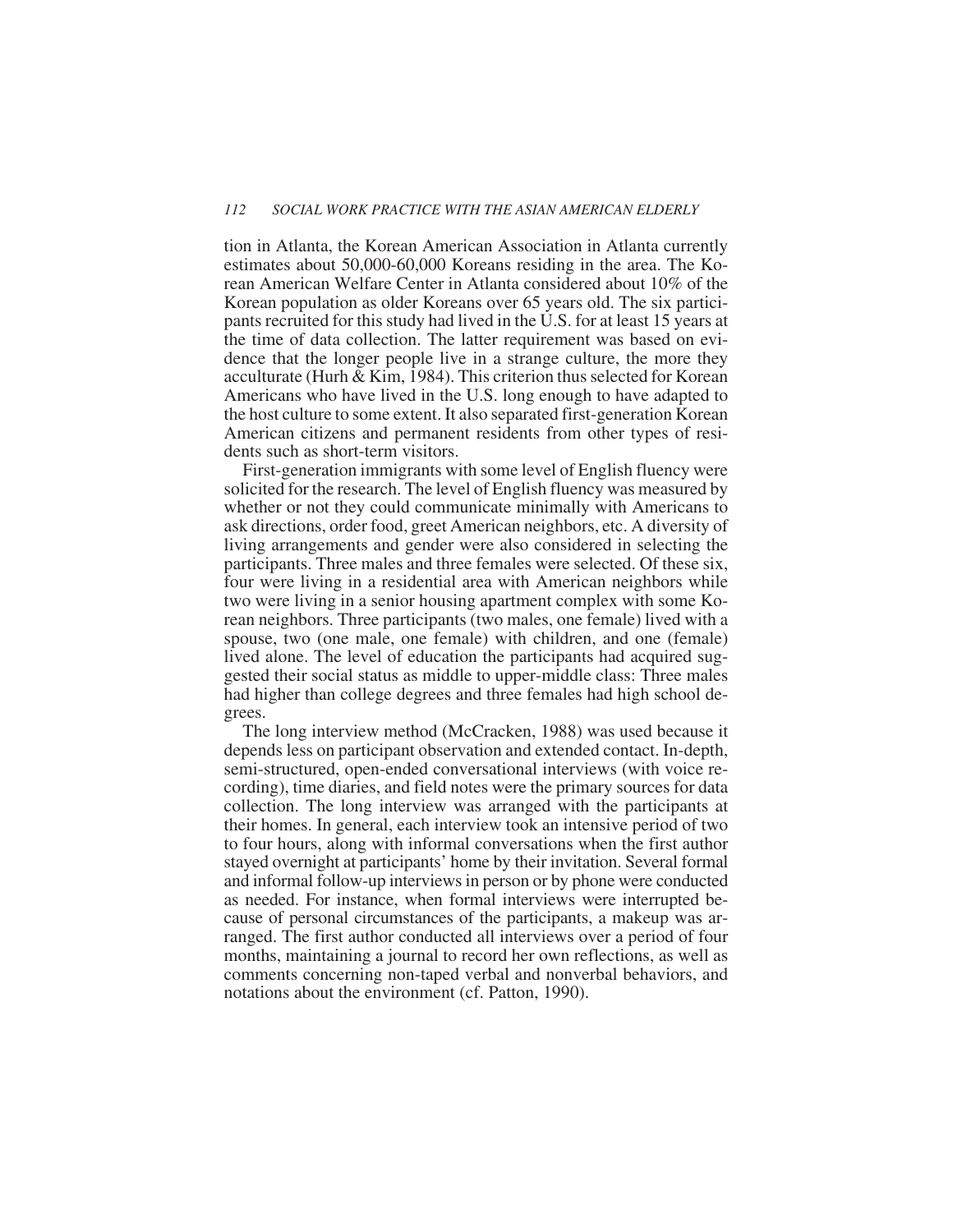Since data analysis in qualitative research is an ongoing process (Taylor & Bogdan, 1984), initial data analysis started after the biographical information was collected from each participant. The participants were asked to complete a daily time diary for one week, which consisted of "when, where, with whom, and what" to plainly describe the leisure activities that occurred during that week. The time diary data were used to provide "talking points" for the interviews. Interviews were conducted in Korean and audio-taped. All audio-taped data were transcribed in the language (mostly Korean) spoken in the interviews. The best way to keep the meaning of what was said in the original data was to avoid translating and to use the original Korean transcripts for data analysis. However, specific sentences and paragraphs of Korean transcription were later translated to English to provide direct quotations that illustrate the research findings and interpretations. To increase trustworthiness of the data, interpretations of research findings were shared with co-authors and with participants as a form of member-checking (Guba & Lincoln, 1989). The credibility and rigor of the research was further strengthened by an additional source. A Korean fellow researcher who has been educated in both Korea and the United States assisted in exploring cultural interpretations of the data.

The constant comparative method (Glaser & Strauss, 1967) was applied for the data analysis. The basic strategy of the method was to constantly compare data from one time to the next and from one participant to another. For this study we first employed a "within case" analysis method, looking for consistency and differences in meanings portrayed by each participant, and then a "cross-case" analysis to identify shared categories and subcategories. Accordingly, the codes and categories generated for each case were developed as a result of considering each subsequent case.

#### *FINDINGS*

The analysis of leisure activity among older Korean Americans in this study revealed both personal and cultural leisure meanings though the personal also had cultural characteristics. The distinction was essentially that the personal served mainly individual psychological interests while the cultural meanings were thus associated with ethnic preservation and cultural integration. In the personal group, two general categories were distinguishable: *Ki-Bun-Chun-Whan* and self-development. *Ki-Bun-Chun-Whan* has particular Korean connotations associated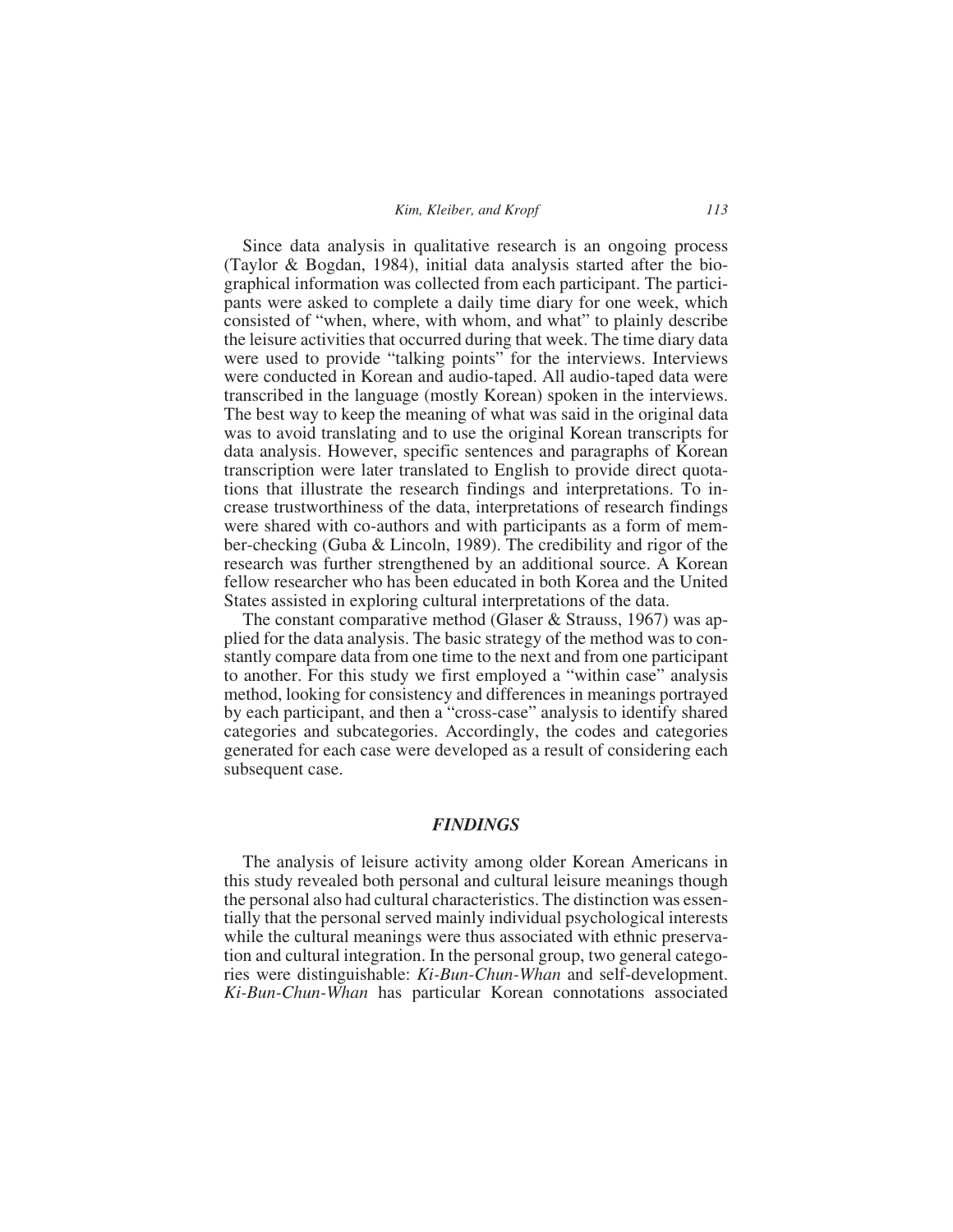with escape and positive affect. We will examine these personal meanings first and then discuss the cultural meanings and significance of the activities in which the older Korean Americans engaged. The categories for cultural leisure meanings were (1) recreating Koreanness and (2) accommodation to the host culture: dancing between the old and the new. The report concludes with a discussion of the contributions of both personal and cultural meanings of ethnic preservation and cultural integration.

#### *Ki-Bun-Chun-Whan*

Although there is no research that has explored the relationship between *Ki-Bun-Chun-Whan* as a form of leisure in Korean society, this study suggests that for older Korean Americans *Ki-Bun-Chun-Whan* is a meaningful part of their daily leisure activities. This is an "emic" category (Geertz, 1983) in that it was offered by a participant and consistently recognized by other participants. Literally, "Ki-Bun" means "a state of mind, or atmosphere" and "Chun-Whan" means "change or shift." Therefore, *Ki-Bun-Chun-Whan* can be interpreted as a "shift in emotional atmosphere." A similar expression people often use is "*Ba-Ram-Ssoi-Da*," meaning "go out to get exposed to fresh air or atmosphere."

Activities people use for *Ki-Bun-Chun-Whan* range from spontaneous, unplanned, and solitary activities to planned, organized group activities. *Ki-Bun-Chun-Whan* enables one to escape from a routine life, reduce stress, and become refreshed and rejuvenated. People achieve Ki-Bun-Chun-Whan in active, social, and collective activities (i.e., drinking, singing, and dancing in a social gathering) but also in passive, personal, and solitary activities (i.e., reading and singing alone).

One participant (Olivia) stated that she sometimes enjoys singing alone for *Ki-Bun-Chun-Whan*. Nevertheless, she admited that "it is better to have *Ki-Bun-Chun-Whan* with other people than by yourself" because "it is better to talk and laugh with others." This statement suggests that social interaction may contribute effectively to *Ki-Bun-Chun-Whan* even though it can occur alone as well. As one of the participants (Charles) put it, *Ki-Bun-Chun-Whan* in a social gathering is epitomized in "becoming elated and losing one's inhibition... dancing, playing around, having fun, making jokes, and then sharing funny stories." Common to such expressive patterns is the emotional uplift that they bring. *Ki-Bun-Chun-Whan* makes people feel better and causes them to forget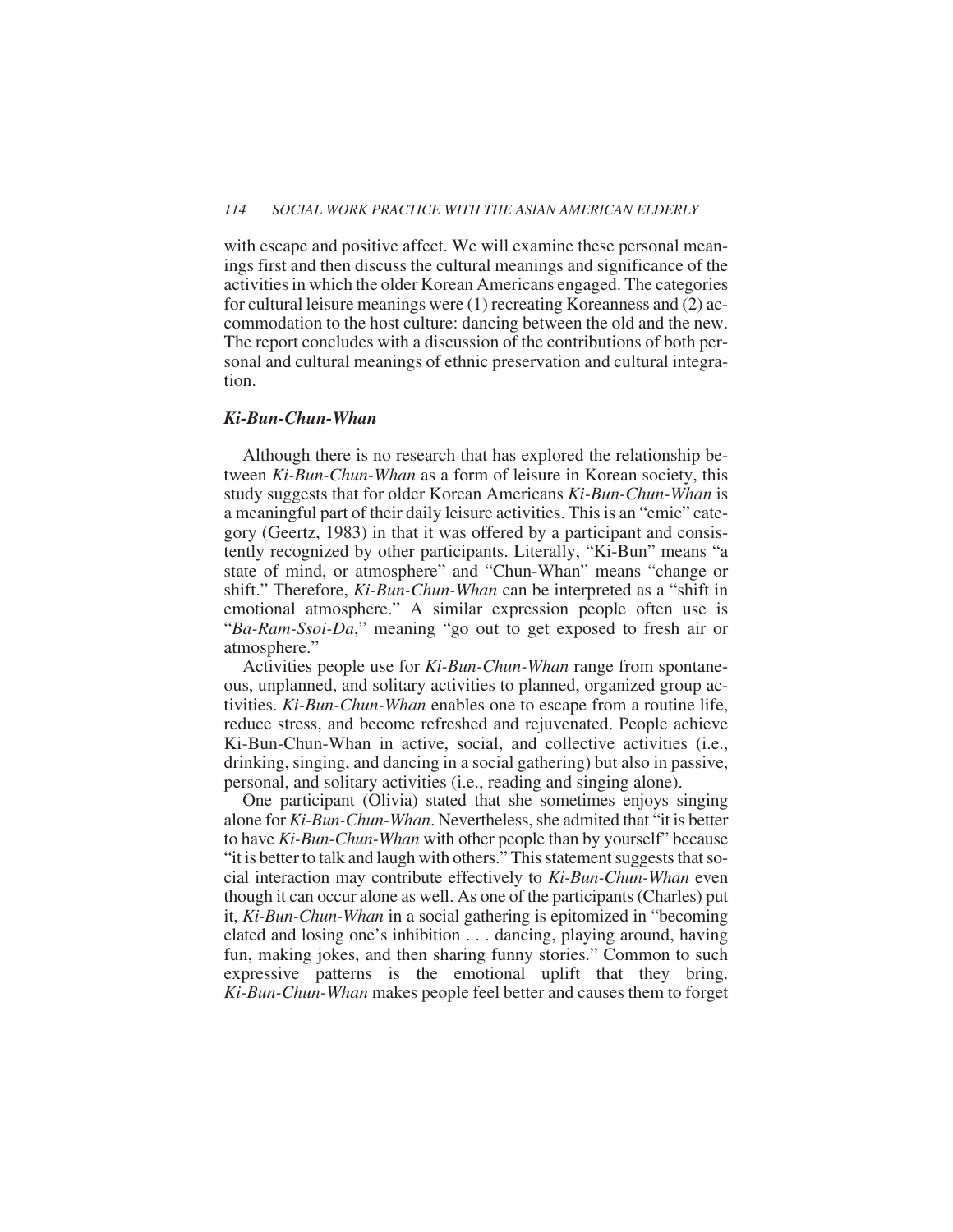about other stressful aspects of life. But there are a wide variety of ways this is accomplished.

*Ki-Bun-Chun-Whan* can be differentiated in terms of both social interaction and motivation. As a casual form of leisure activities (low motivation), an individual can experience *Ki-Bun-Chun-Whan* with different degrees of social interaction. To take the example of window shopping, participants spoke of window shopping alone with no interest in socializing with other people in the activity, while in other cases they shopped with neighbors where there was a shared purpose. Regardless, window shopping in this study was a common source of *Ki-Bun-Chun-Whan*, relieving boredom and creating some distance from the concerns of every day living. One participant identified window shopping and watching videotapes as activities she does alone when she gets bored with the day, while others pointed to shopping with others as a source of *Ki-Bun-Chun-Whan*.

*Ki-Bun-Chun-Whan* is often found in more meaningful and expressive activities (high motivation) than shopping or watching television. Traveling seemed to create opportunities for more meaningful experience whether it was done alone or with others. *Ki-Bun-Chun-Whan* was also identified as the experience of becoming intensely involved in some activities such as game playing. One of the best sources of *Ki-Bun-Chun-Whan* was a social gathering in which people get together to eat and share stories with each other. One of the female participants remarked:

Since we have been friends for a long time, we make all kinds of jokes with each other. By doing that, we reduce stress. Wives laugh at husbands' loud conversation. They just laugh and laugh. That's what we do in our gathering. I feel most comfortable when I meet my friends. We are like family. We discuss and share anything with each other without hesitation . . . (Sunny)

Singing was another regular source of *Ki-Bun-Chun-Whan* for several of the participants, but when it was done socially it also contributed to the experience of *Jeong* which is a sense of closeness with others. Emily described this feeling:

...While singing you remember happenings from the past. It's good, you know . . . You feel good while singing. But, singing alone is a different story. You feel good when you socialize and have fun with friends . . . You feel close *Jeong* by doing it. You feel *Jeong* through close interactions and relationships with oth-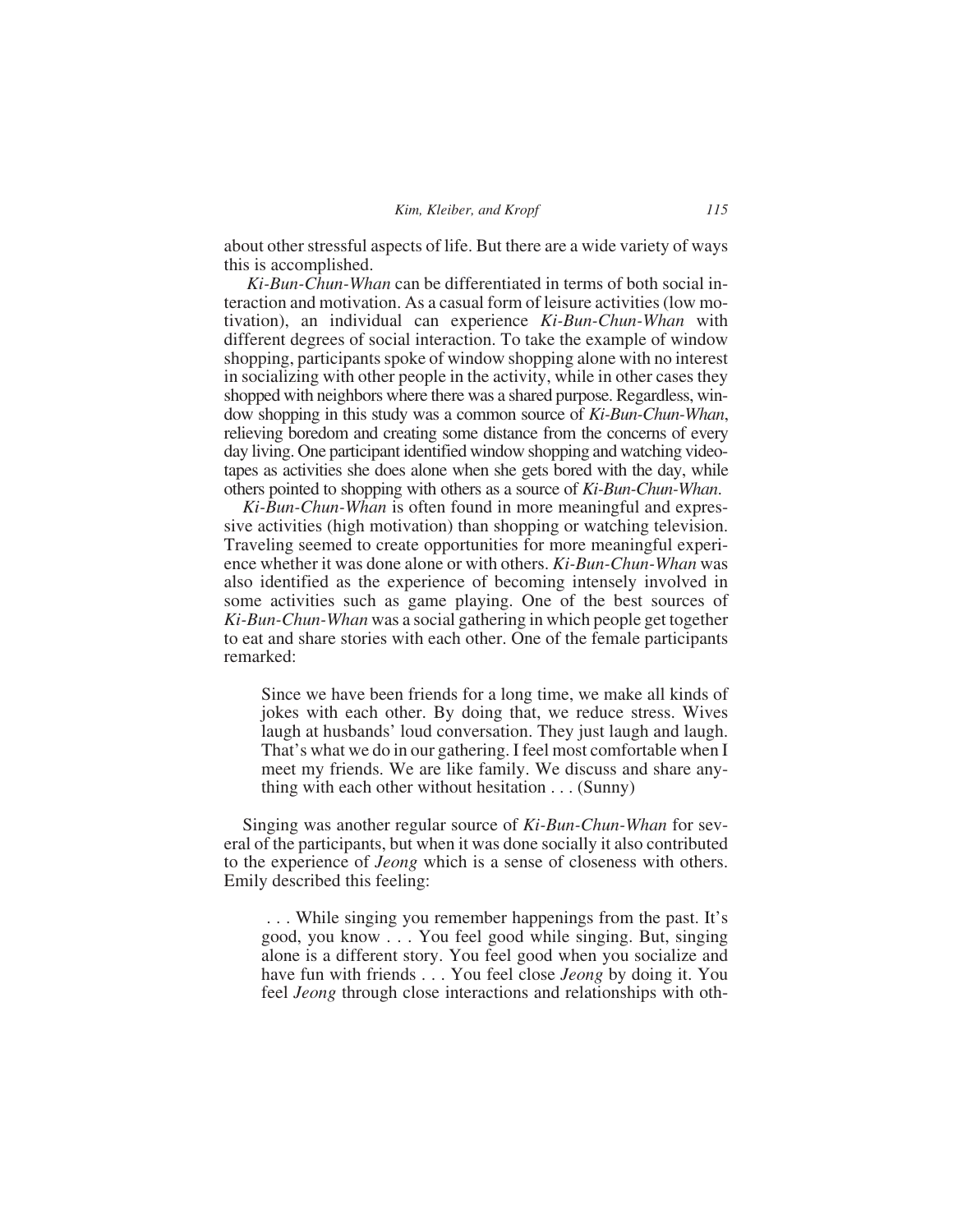ers. After social gatherings with neighbors, you find yourself feeling closer *Jeong* to them. (Emily)

When *Ki-Bun-Chun-Whan* was intense it resulted in a very absorbed state of consciousness akin to what Csikszentmihalyi (1990) called "flow" where everything else (e.g., time and oneself) is forgotten. Most often this occurred while involved in a similar kind of overt action such as playing *Mah-Jong*, but sometimes it occurred simply in watching others (e.g., Korean videotapes or one's grandchildren). Emily recalled her husband's comment in the past that he would forget everything from work as soon as he saw his grandchildren "and their playful tricks" when they had lived in an extended family setting several years ago:

Our granddaughter has many talents. When she reached the age of four, after coming back from her school, she would have grandpa and grandma sit and pretend to be their teacher. We used to have fun in that way with our family members. Because of such fun with our grandchildren, we would easily get rid of our stress and fatigue from the hard work in the store . . .

#### *Self Development*

Unlike *Ki-Bun-Chun-Whan*, the immediate experience of uplift, engagement, and escape is less important to some activities than the planned outcomes that are sought. They are chosen primarily for some advantage they provide for self-development. People choose certain activities because they provide an opportunity for intellectual, physical, psychological, or spiritual growth through the acquisition of knowledge, information, different perspectives, or spirituality rather than being simply a transcendence of every day life. In some cases, participants engaged intentionally in various activities for their educational value. The most common and frequent activities performed for self-development by participants were reading, watching TV, and traveling. While these are all done for *Ki-Bun-Chun-Whan* in some cases, they are also intentionally instrumental. For instance, traveling is an opportunity for changing oneself, as Olivia acknowledged:

When you stay home all the time you envision only a small world, but you achieve wider perspectives when you go to foreign countries to observe how they live. You open your eyes and ways of thinking through traveling. You gain different perspectives from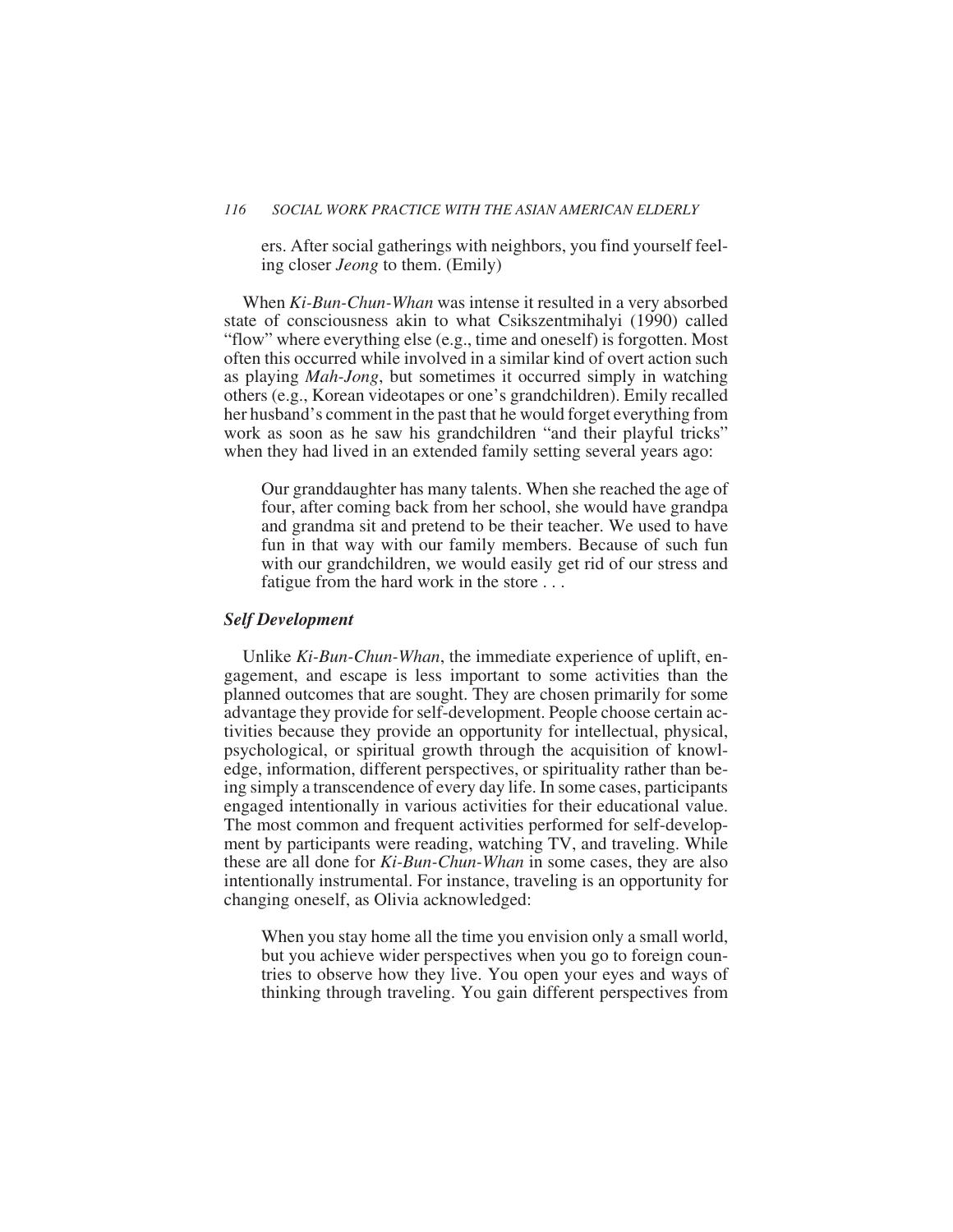people who don't travel at all and always stay home ...I find a lot of changes in my life after coming back from traveling. I live with a lot of stresses at home, but traveling around other countries among different people, I feel relaxed . . . and proud of myself and want to tell somebody about my trip and experiences (laugh).

Reading is done to collect information and knowledge to keep up with the changing society. For instance, Charles spoke about reading as his hobby through which he cultivates his life philosophy and feelings of happiness. He noted that it is a source of personal discipline rather than *Ki-Bun-Chun-Whan* for him: "I may have been a useless human being, but when I read, I feel that I am a very significant person. It stimulates my interests . . ." One of the women (Olivia) noted that she reads the Korean newspaper for information on health and listens to radio programs to learn English: "I usually get up at 7 am. The first thing I do in the morning is to turn on the radio. There is an English program called 'pop English' from which I learn a lot." One of the other women also indicated that by keeping up with Korean and American news through a Korean radio channel, she felt she kept in touch with both the old world and the new.

. . . Yes, I turn on that [Korean Radio] channel for the whole day at home. I just listen to the news or other programs, but there is no special program that I favor ...I listen to the Korean language. By listening to Korean news, I get Atlanta news or Korean news as if I am in Korea ...I listen to the radio always. That helps me not to develop suffocating feelings that I don't need to feel like I am blind or confined ...I know what is going on in Korea as well as in Atlanta. I like it . . . the news is in Korean, talking about both American news and Korean news. (Sunny)

Olivia further emphasized the significance of keeping up with information and knowledge in relation to acquiring self confidence. Olivia admited in the following statement that learning helped her become confident and independent.

If you don't know what is going on in the world, it is depressing. You have to know so that you can communicate with others. If you don't know, you cannot participate in the conversation. Knowing is power. You accumulate confidence when you know more. It is better to spend your time for self-improvement. You should know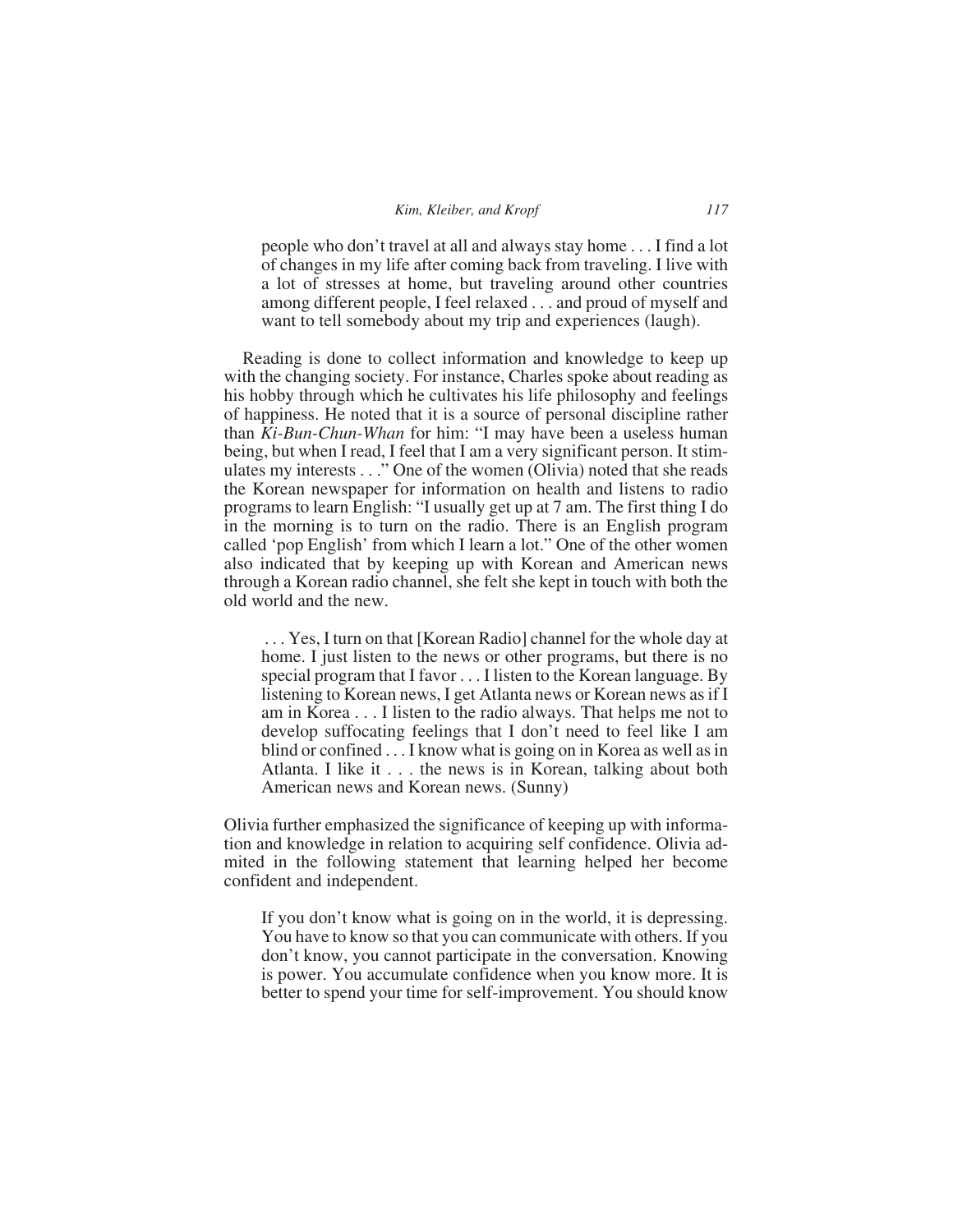more to be confident of yourself, and others will acknowledge and respect you.

In sum, these older Korean Americans experienced*Ki-Bun-Chun-Whan* through various daily leisure activities and sought self-development through some of the same or other activities. In the next section the focus moves from the individual, social, and psychological meanings of activities to the cultural meanings that are derived in the context of *Yeo-Ga* (leisure). As will be seen, activities are often chosen because of their potential for creating *Jeong*, a feeling of closeness that makes individuals feel re-connected to their "Koreanness" and secure in a still-strange environment. At the same time, some of the self-development activities referred to above (e.g., listening to English language programs) contribute to cultural integration as well.

### *Re-Creating Koreanness*

In this section, the cultural implications of daily leisure activities are examined by which older Korean Americans re-create their sense of "being Korean" or their "Koreanness." Three categories suggested by the data were re-building *Jeong* (attachment/care), re-enforcing collective identity, and seeking familiarity.

*Rebuilding Jeong*. This category encompasses attachment and closeness older Korean Americans feel, develop, and strengthen in interaction with other Koreans in various leisure activities. The Korean word *Jeong* has no English equivalent but contains a unique cultural meaning and refers to a special interpersonal bond of trust and closeness. *Jeong* is slowly developed through a period of interaction, adding other elements such as attachment, empathy, and care. According to Kim (2000), *Jeong* brings about special feelings in relationships including togetherness, sharing, and bonding. *Jeong* is what makes us say "we" rather than "I," "ours" rather than "mine." Koreans consider *Jeong* an essential element in their daily life. Involvement in leisure activities, particularly social, cultural, and collective gatherings promote these elements of *Jeong*. Several Korean terms and concepts that are closely related to the category of "rebuilding Jeong" will be introduced later in this section.

*Jeong* can be developed not only by family members and friends, but by any Koreans who share the idea of Koreanness. Sharing *Jeong* among Korean immigrants seems to be a significant source of unity and identification with each other while living in a foreign country. How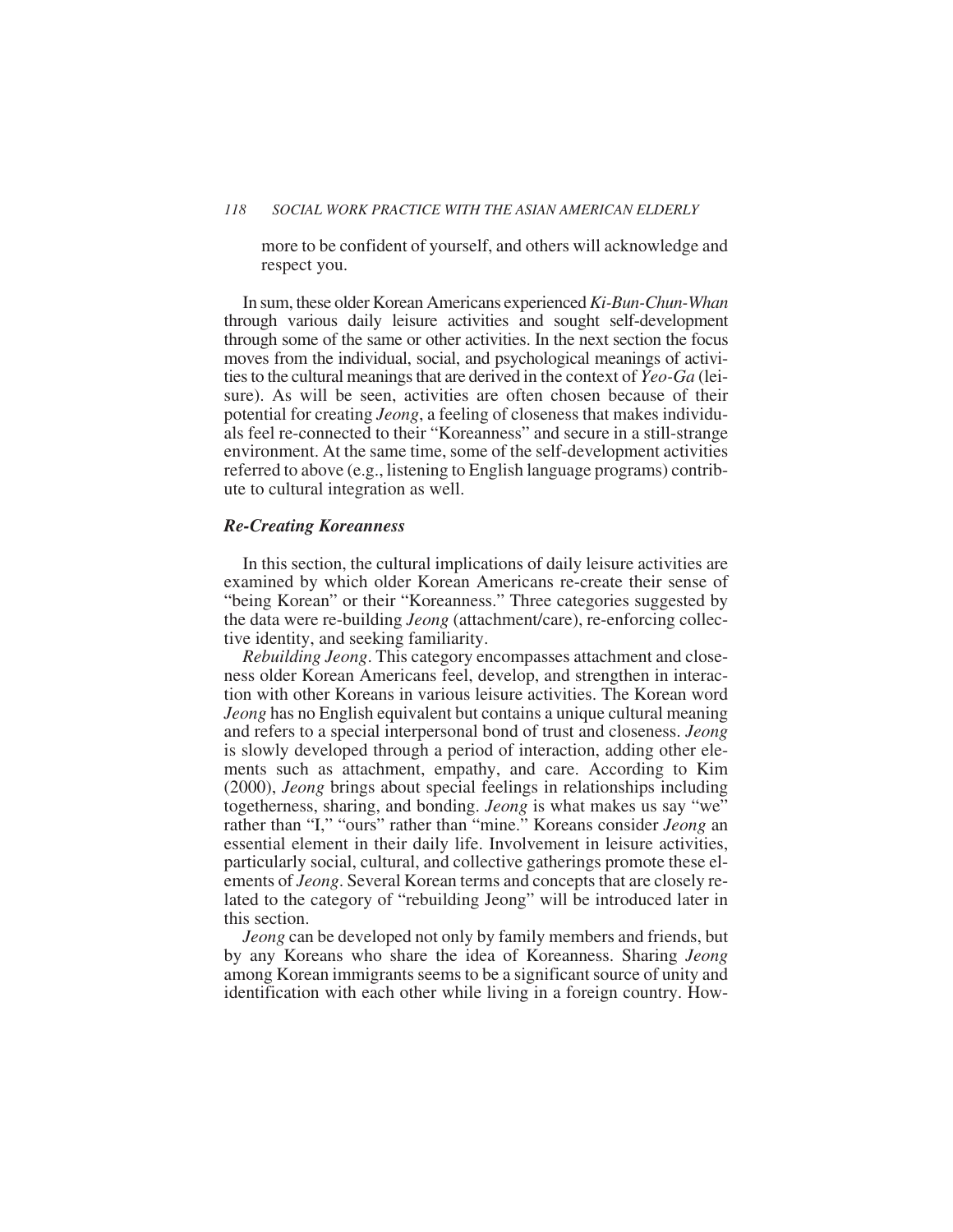ever, people share deeper *Jeong* with family members or close friends. Sunny described her social interaction with close Korean friends whom she met every month for over 10 years.

. . . We meet once a month, just an informal social gathering with close friends. We call each other and one of our members will say, "I will invite our group for next month." No fixed date is set for every month. Someone else will take a turn for the next month. . . . We get together at a restaurant or the house of the invitor who will treat the group to a meal.... Sometimes, we go to Florida for a vacation . . . we have been meeting once a month for the last 10 years.

The primary purpose of the informal gathering is to socialize but the regularity of it suggests something more meaningful. Charles speaks to the value of socializing in more formal *Kye* meetings. *Kye* is a very common social gathering in Korea within which people satisfy their needs for financial support ("Money Kye") and social interaction ("Social *Kye*"). Exchanging information on any happenings in the community is another purpose of the social gathering. Charles acknowledged *Kye* as distinctively Korean:

Like the Joy Luck Club, the *Kye* meeting is a cultural tradition for us to socialize. . . . It provides a motive to socialize. It's necessary in our society. It's part of our culture and lifestyle in our daily lives. That's the *Kye* meeting.... Without this gathering, we seldom have an opportunity to communicate with other Koreans . . .

In addition to reproducing *Jeong*, *Kye* and other social gatherings serve as a way to reconnect with the past and restore internal continuity, as Sunny noted:

In Korea, we used to visit our neighbors all the time, this house or that house, but here in the States, we don't have that opportunity. So, when we get together, we like to talk about our lives in the past in Korea.

The informal gathering that took place in Korea that Sunny recalled is referred to as *Ma-Sil-Ka-Gi*. *Ma-Sil-Ka-Gi* is an activity that commonly takes place in agricultural societies where people settle down in the same place for generations. In the rural area of Korea, people would visit their neighbor's house after supper without any invitation or notice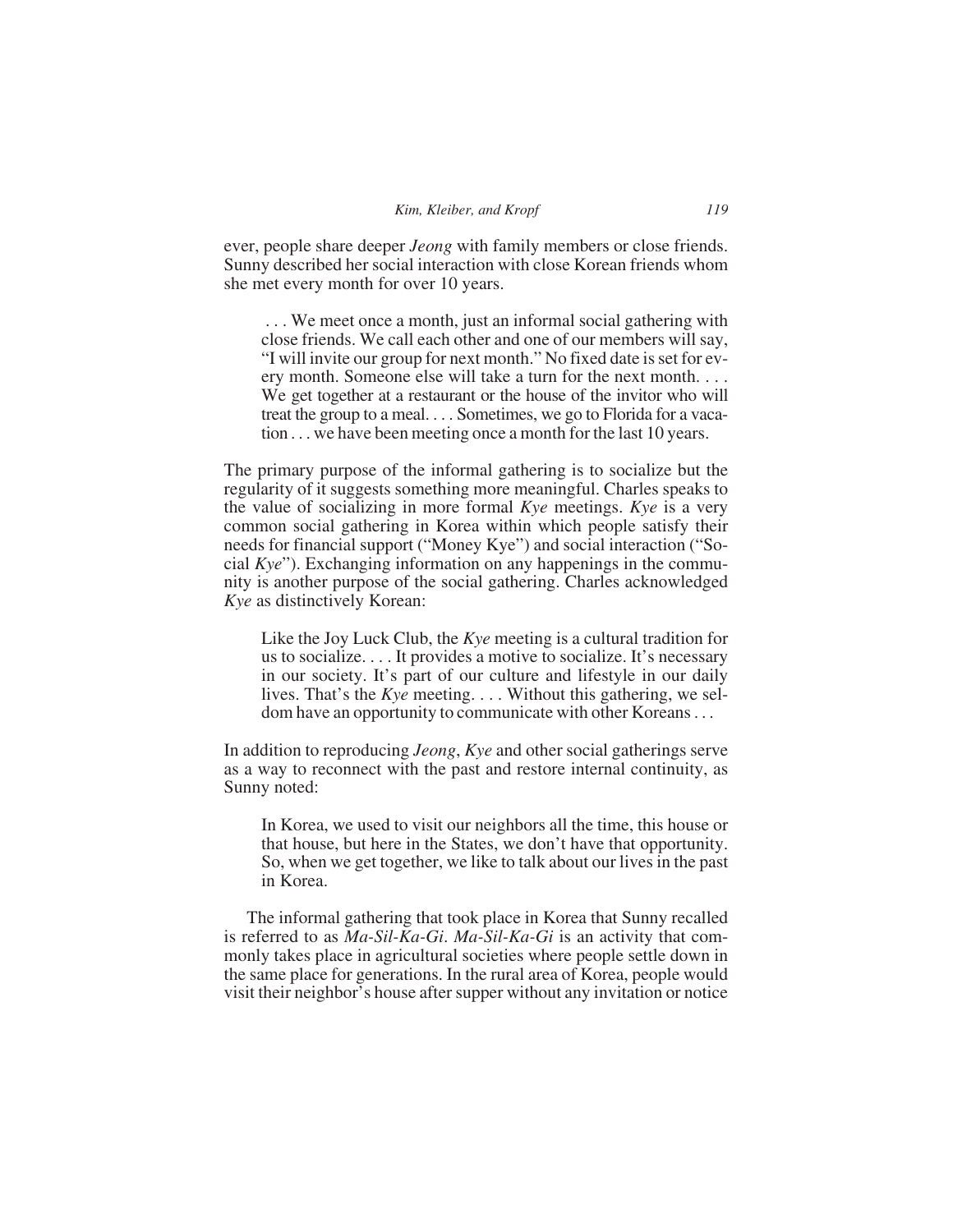in advance. They would spend most of the time talking, but dancing and drinking could follow. As Korean society became modernized, the pure form of *Ma-Sil-Ka-Gi* virtually disappeared in the urban area, but it is still reproduced in different forms of activities that demonstrate similar meanings.

Emily talked about a young man in her church who was a former (Korean) national diver and who volunteered to give swimming lessons to older Koreans in the church out of "*Hyo*" (filial piety) to his mother living far away. Because of the feeling of *Jeong*, he identified other Korean elderly with his own parents. Feelings of *Jeong* with the motherland are also expressed by Charles while listening to music from the past: "It takes me back to feelings and memories of my childhood that I had forgotten and now seldom think about . . . It's reminiscence."

In the case of John, a feeling of attachment toward his motherland is unconsciously expressed by his act of hanging a Korean national flag on the wall in the living room. Although John considers the national flag simply as a decoration, his bonding (*Jeong*) to the motherland is revealed in his behavior without his being aware of it. Involvement in religious practice on a regular basis is another influential factor in building *Jeong* with other Korean church members, as Emily noted:

In our church we often met with church members to socialize and had fun without getting involved in social *Kye*. We did not get involved in any social *Kye* like other people who miss other Koreans, meet, and socialize. Other people might need it, but we did not have much to do with it.... We often had social gathering with our church members. We like it much more than social gatherings with other friends. . . . Maybe because we see each other every Sunday and keep in close touch . . .

*Re-Enforcing Collective Identity*. Older Korean Americans identify with other Koreans and create a sense of security by being members of a Korean community. They interact and socialize with each other by sharing the same culture, tradition, values, language, and physical appearance. Invigorating in ways referred to in the section *Ki-Bun-Chun-Whan*, various leisure opportunities promote the sense of belonging and community for older Korean Americans. These include traveling, attending Korean senior school, or observing Korean traditional holidays. Traveling is an important activity through which older Koreans experience mixed and complicated feelings of who they are. By traveling together Koreans are reminded of the non-Korean world "out there" and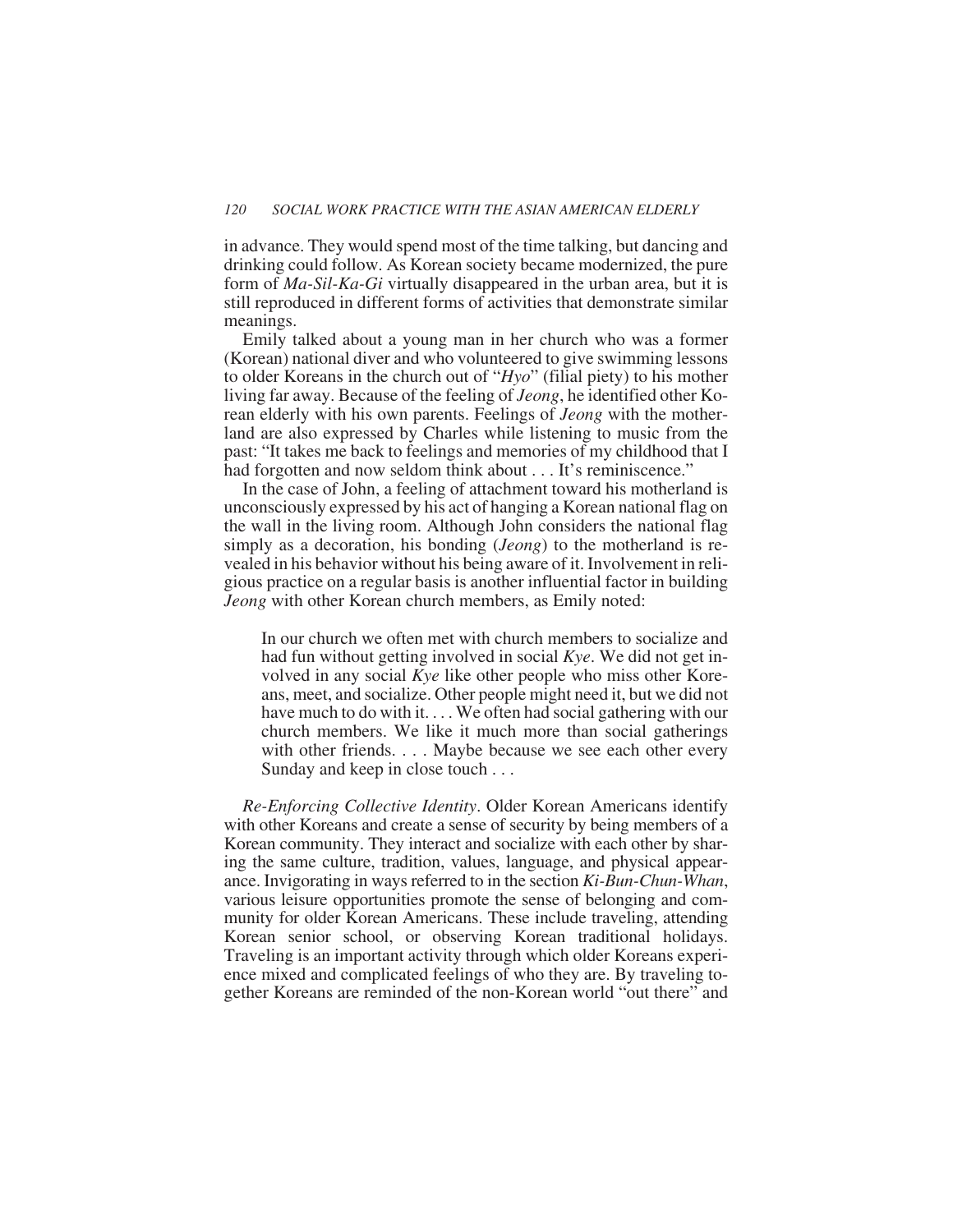conversely of their own common culture through the reactions of others to them. Participants often possess two views of their own identity: legal and cultural. Older Korean Americans are well aware of their legal status as American citizens. However, they also know that they are Korean. In exposing themselves to others through travel Koreans acknowledge their own identity as Korean. Olivia offered a specific example:

While traveling, people ask me 'What's your nationality?' I say, 'I am Korean.'... Although I acquired American citizenship, I am originally Korean. . . . Who would think me American? My skin color is different. Americans have white skin color and yellow hair, shouldn't I have it, too? . . . Even in my apartment, if somebody would ask my nationality, then I would say, 'I am Korean.' Who would believe me as American? Nobody. I've been recognized as Korean. Look, our skin color is different from Americans.... With lack of fluent English language ability, how could you say you are American?

This statement points out Olivia's awareness of her different physical appearance and lack of fluency in English. Differences in physical appearance may influence Korean immigrants to sustain their ethnic identity, not by choice but by psychosocial pressure. Language barriers also contribute to ethnic identification. As expressed in Olivia's statement, to be truly American, one should possess an American accent and fluency in English, in addition to an American appearance. One participant (Emily) emphasized that "Americans are different in physical appearance. They have a big nose, blonde hair, and different shapes of eyes, everything is different." Like others, Emily limits her definition of the term "American" to that segment of the American population which possesses these physical characteristics. The limiting itself is self-defining.

Observing Korean holidays also reminded Korean Americans of their original culture and traditions and provided an opportunity to get together with other Koreans who understand and share the meaning and significance of the holiday celebration.

A couple on the 6th floor invited us for dinner to celebrate "January Full-moon day." They make '*O-Gok-Bab*' (rice with five different grains). . . . Everyone in the building will come. . . . After dinner, we might watch Korean videotapes. The husband of the dinner invitor always rents about ten videotapes with his own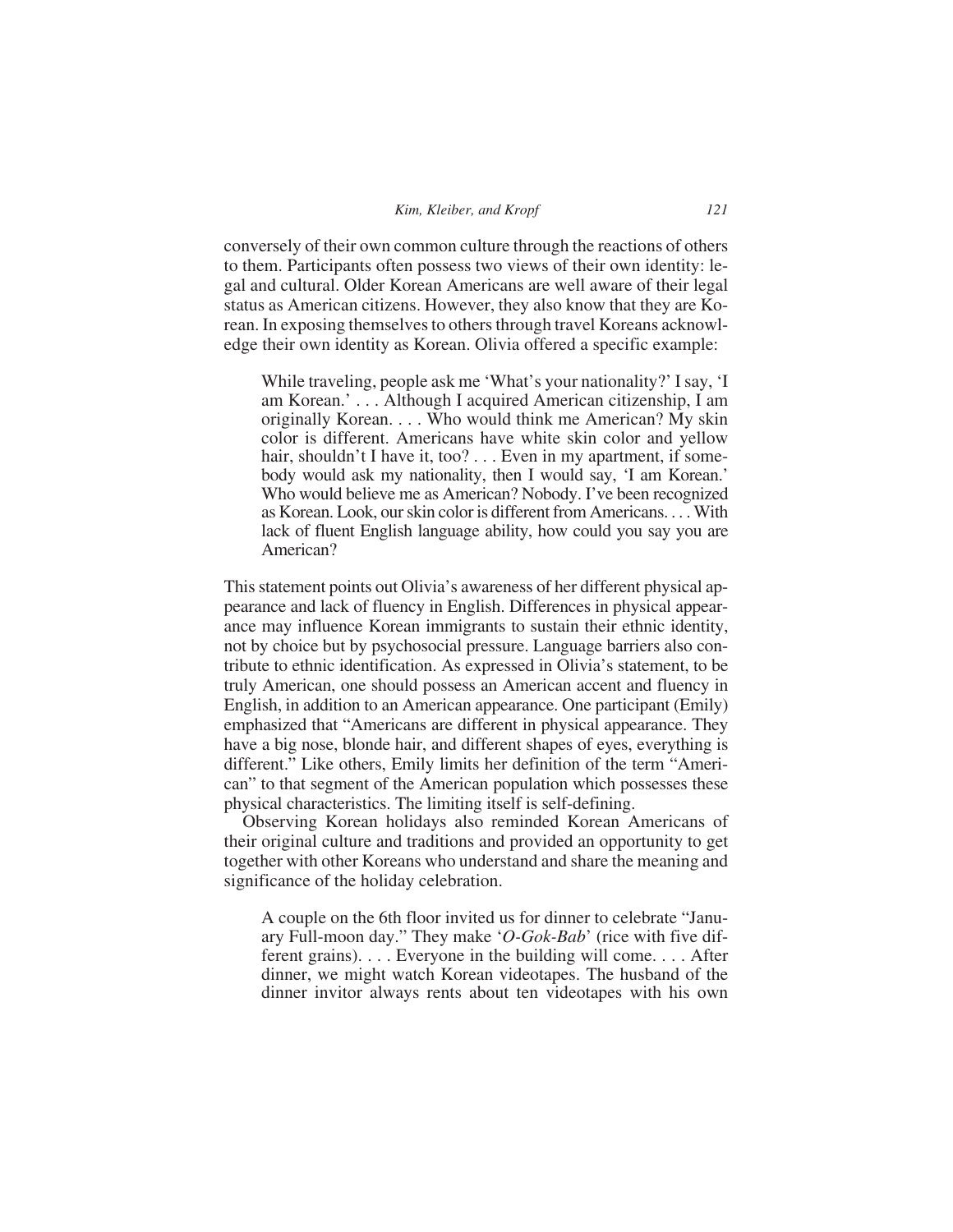money for us. That's why we all can watch them all the time . . . (Olivia)

By watching Korean videotapes at the gathering, older Korean Americans experienced the same language, culture, and understanding of the stories. Emily explained that she watches Korean videotapes because she shares the same nation and race. In addition, attending Korean senior school reassured Olivia of some cultural stability in this foreign land. She recalled her feelings of the first day at the senior school:

When I attended this senior school for the first time I was very moved by the fact that I can take a Korean music class here in another country. Staying at home everyday alone I had nobody to talk and laugh with, but now I am at the school, sitting in a music class, singing and thinking, 'This is great' . . .

Another source of collective identification was through organized sports clubs such as mountain climbing. John shared his experience of being a member of a mountain climbing club. The purpose of joining a sports club for John seems to be more for the activity itself, rather than for an opportunity for social interaction with other Koreans. He was very aware of being older than other club members, which prevented active interaction with them. Thus, *Jeong* was not particularly generated in this case, but a sense of collective identity was reinforced nonetheless:

Here we (Korean Americans) have a mountain climbing club. With the club members on weekends, I go to mountains nearby. The one-day course starts in the early morning for 4-5 miles and then back home after lunch. I've done it for three years. . . . We have about 20-30 members as a group climbing once every month .... Everybody in the club is young ... I don't hang out with other young members. I just go to the mountain with the group. After coming back from mountain climbing, I seldom get together with them to visit their houses.

*Seeking Familiarity*. Some of the interview responses suggested that some leisure activities had less to do with asserting Koreanness than with falling back on it for familiarity and continuity. Language familiarity reinforces older Korean Americans' tendency to continue listening to Korean radio channels and audio tapes, watching Korean videotapes,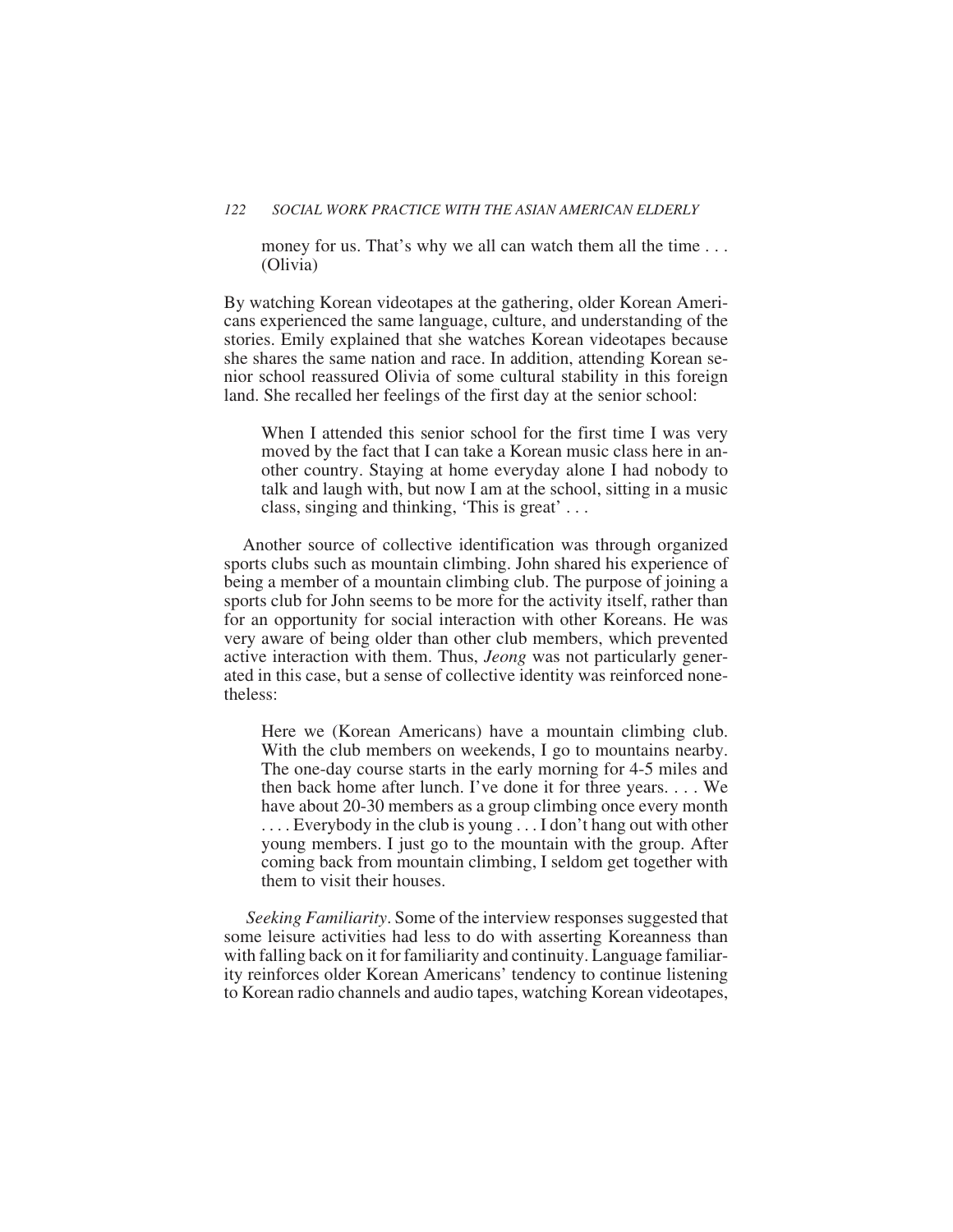and reading Korean newspapers and books, and interacting with other Koreans by speaking only in Korean. Various quotations illustrate these tendencies. Sunny admitted that "the first thing [I] do in the morning is to turn on the Korean radio channel ...I like it very much. I can listen to the Korean news broadcast in Korean in my car. I love to listen to Korean news. In fact, we older people like to listen to all Korean radio programs." Some older Koreans, according to Sunny, would call a radio program in which callers are invited to sing on the phone.

Familiarity with language extended to watching Korean videotapes with other older Koreans. Watching Korean videotapes with Korean neighbors was a very common daily activity among those older Korean Americans living in the same senior housing apartment complex and became the focus of their congregating. Olivia said, "My Korean friend living across the hall always asks me to come to her apartment to watch [Korean] videos and laugh together ..." Charles explains why watching Korean videotapes is a popular activity among older Korean Americans:

The reason the elderly enjoy watching videotapes is that these programs show how they lived out their lives in the past. . . . The stories on tapes make them reflect on their life experiences . . . they re-visit their *Han-Kuk-Jeok-In-Geot* (Koreanness) in viewing the videotapes.

Preference for the familiar also influences the choice of restaurants for older Korean Americans. Sunny explained why she prefers Chinese restaurants over American restaurants in the following statement:

First of all, I cannot go to an expensive and formal American restaurant because of language barriers. I cannot. We have many Korean restaurants as well as Chinese restaurants. When you go to a Chinese restaurant, you find people working in the restaurant speaking Korean very well. . . . I don't feel uncomfortable going to the Chinese restaurant because I used to eat Chinese food that I like in Korea.

Going to a Korean church is another way of maintaining the comfortable support of other Koreans. Emily gave her own reason for going to a Korean church: "I like Korean church ...I like it because we can speak Korean, meet friends, and when we meet, we can hold each other's hands. That's what I like about going to Korean churches."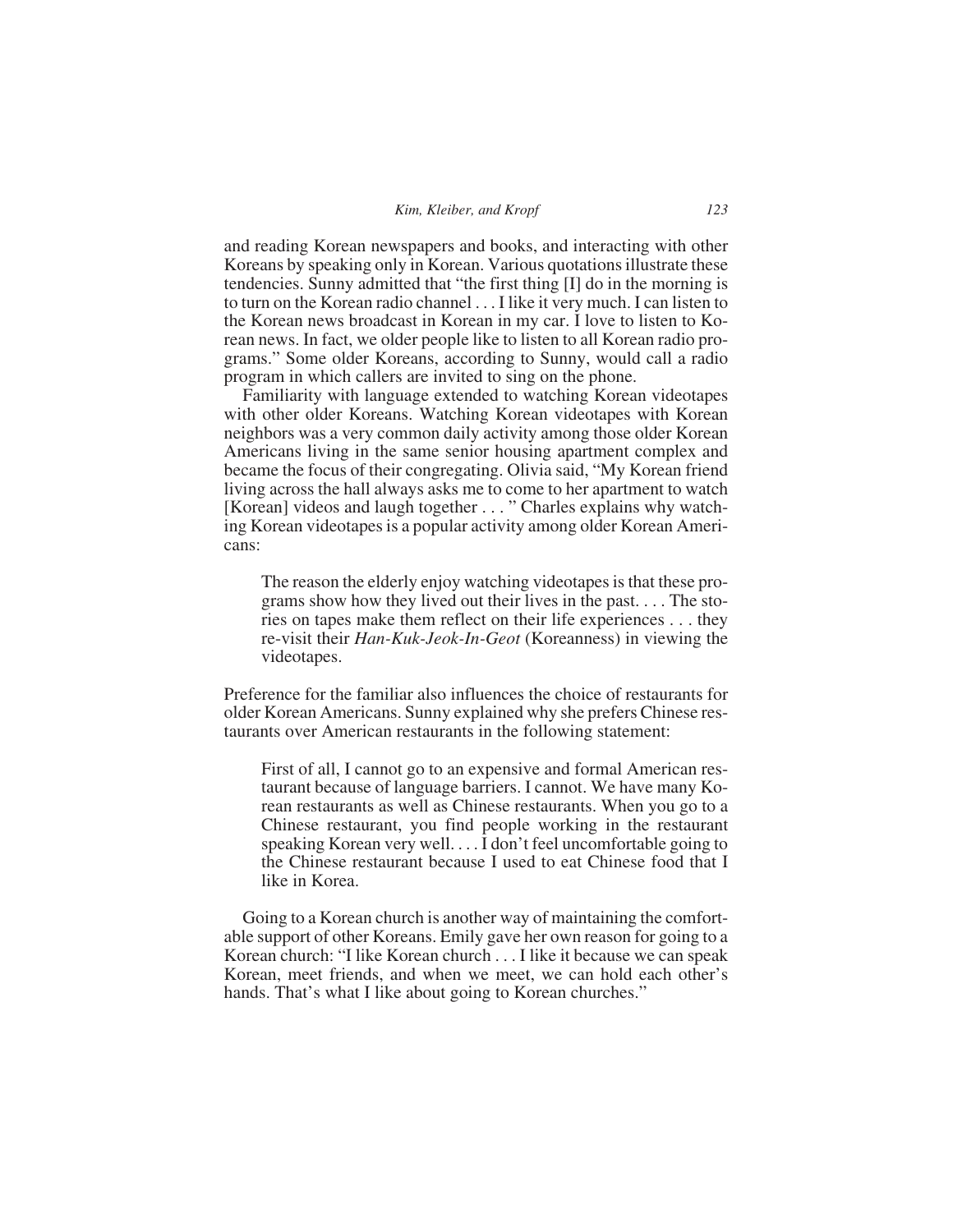Another way to keep social interaction with Koreans is to attend formal or informal social gatherings. Tim explained the birth of *Kye* meetings after immigration: "In the beginning, we organized this *Kye* meeting for those who are very lonely, and who want to meet and enjoy themselves together once a month." Tim admitted that he was not interested in *Kye* meetings in the past in Korea, but in the U.S. "we seldom find a place for social gatherings, so we organized *Kye* for a meeting place to socialize with each other once a month."

Regardless of the efforts and determination of immigrants, particularly the first generation, to acculturate into the host society, the older Korean Americans in this study re-created their Koreanness by re-building *Jeong*, re-enforcing collective identity, and seeking familiar forms of the old culture. Nevertheless, it is also clear that they made accommodations to their host culture in the course of daily living, and leisure activities were a mechanism for this as well.

## *ACCOMMODATION TO THE HOST CULTURE: DANCING BETWEEN THE OLD AND THE NEW*

Although lifestyles and daily activities of older Korean Americans in this study are predominantly colored by the traditions, culture, language, and food of their motherland, there is no doubt that these people have struggled to fit between the two cultures. The tuning in to English language radio and the listening to Atlanta news on Korean stations are examples of accommodation, done as much out of personal interest as necessity. Sunny spoke of overcoming her homesickness during the early immigration period and learning to know and enjoy America after living here for 15 years, and John described a similar realization:

Since I was not raised in the U.S. I couldn't say I know American culture, but after living here for over 30 years, I could not say that I *don't* know much about American culture. Either statement could be considered untruthful to someone else.

In beginning to live independently from her son, Olivia learned that "living alone means freedom. . . . Nobody bothers you if you jump around dancing or singing in your own space." This statement also demonstrates the experiences of independence brought about by living arrangements.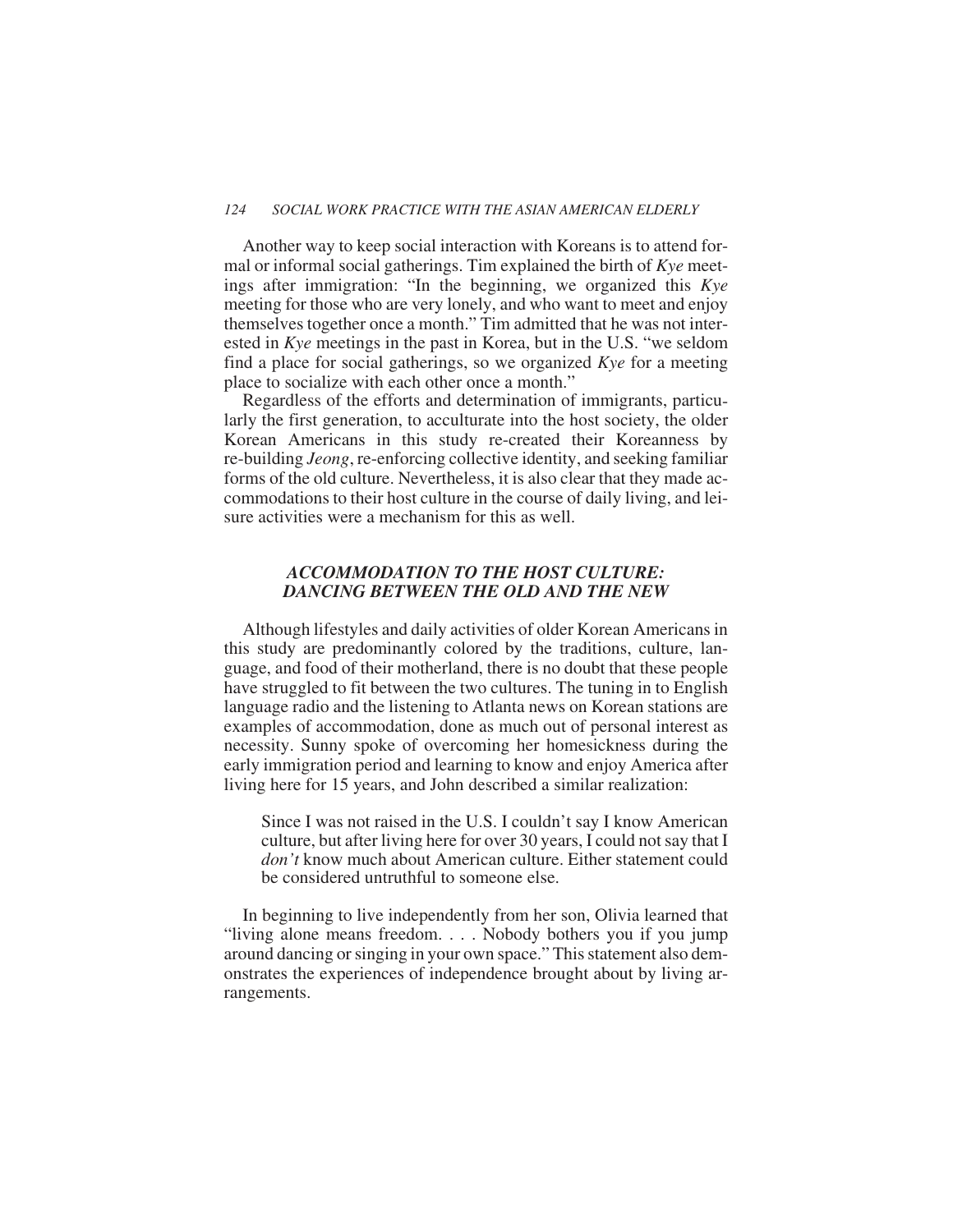While we have established the place of watching TV and shopping in *Ki-Bun-Chun-Whan*, watching American TV provides an exposure to the host culture as well.

I don't watch American TV much, but sometimes I watch wrestling or skating. Wrestling looks very scary, beating each other with objects like iron chairs or lifting and throwing a woman . . . I just watch it because it draws my attention. . . . They look like beasts rather than human beings. I don't enjoy watching, but it is entertaining. The other evening, I happened to turn on the channel and watched for quite a long time . . . (Olivia)

Olivia distinguished entertainment from enjoyment in her statement by saying that she was entertained by the program, but she did not enjoy it. She seemed to take the role of spectator rather than participant in the activity. Nevertheless, watching American wrestling on TV was one way to get familiarized to the host culture. Going window shopping was another example that demonstrated the involvement in the activity as a spectator. Sunny shared her experience of going window shopping at a mall with her husband. They walked around with other Americans but were not fully engaged in the interactions: "We would sit there and watch Americans... watch them pass by because now we are not afraid of doing it."

Food is one of the most difficult habits to adjust to in another country, for adults in particular (Bourdieu, 1984). Nevertheless, several participants admitted that their meal habits, especially breakfast, have changed somewhat, after living in the States for a long time. One participant (Sunny) acknowledged her changes by saying that "Well, I like milk and cereal, so I feel I have changed." Another participant (John) prefered to go to McDonald's and to read American newspapers while having lunch there. Generally, though, the examples of using leisure for cultural accommodation and integration in the six individuals discussed in this investigation were far fewer than examples of ethnic preservation.

## *DISCUSSION*

Obviously, leisure is not an isolated aspect of life or culture, but derives from complex social and interpersonal relationships and interactions. The nature of leisure is apparently connected to the meaning of community, social relationships and interactions, and the relationships between individuals and their environments (Stokowski, 1994). One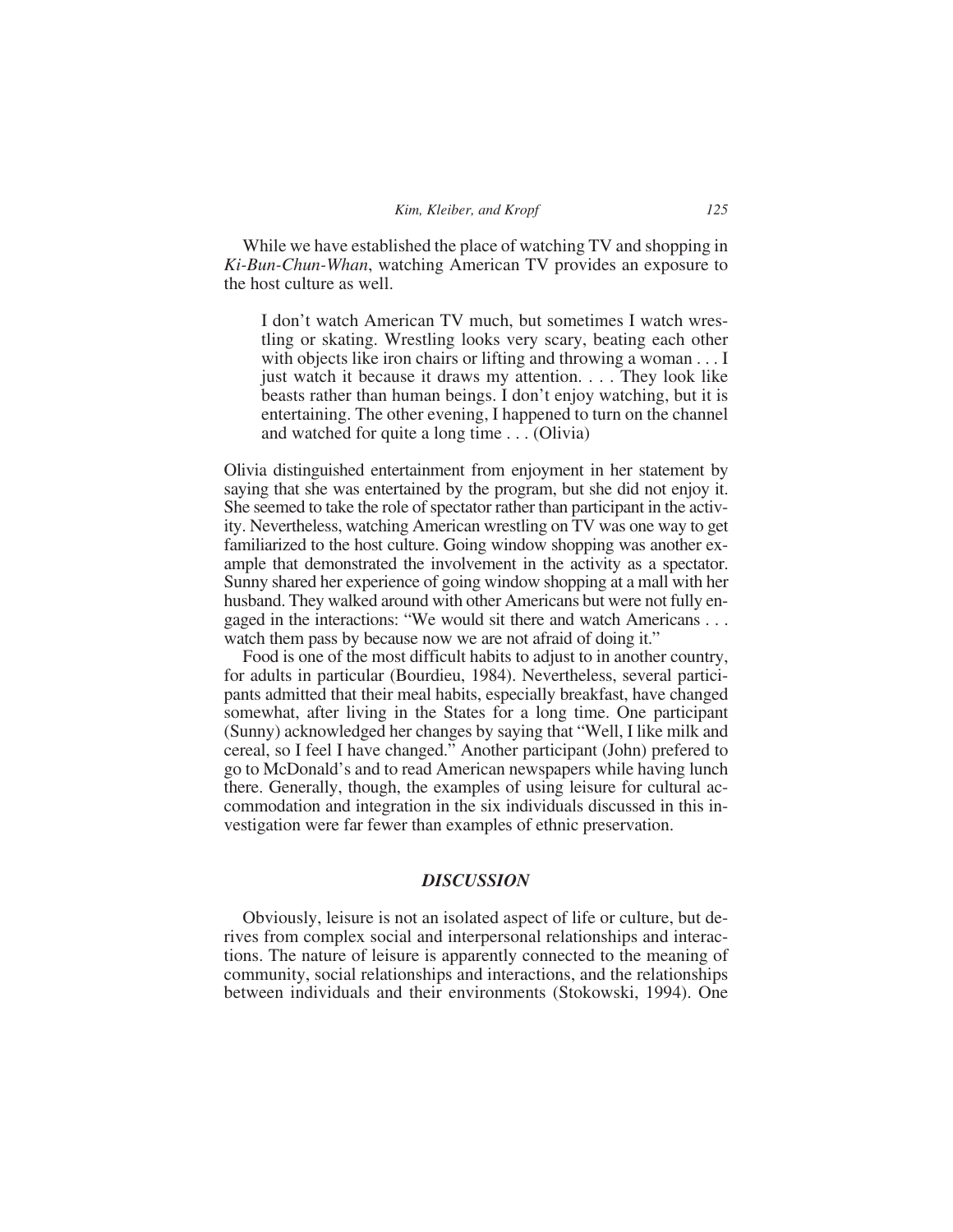simple way to portray individuals' experiences in a new culture is to observe the dynamics of daily activities and interactions, which often occur in leisure contexts. This study examined the personal and cultural meanings of leisure experience of a group of older Korean immigrants. In this study, leisure (*Yeo-Ga*) was used personally to create two effects: *Ki-Bun-Chun-Whan* and self-development. *Ki-Bun-Chun-Whan* is a feeling of refreshment and transcendence that was found in a wide variety of activities. But some of the same activities, as well as others, were used for intellectual, physical, psychological, or spiritual growth and for familiarization with the host culture.

From a cultural perspective, leisure activities and social interactions were used more often for continuity and ethnic preservation than cultural integration. Older Korean Americans in the study maintained a high level of attachment to their ethnic identity. While physical and cultural differences perpetuated a feeling of strangeness, they used a wide variety of activities to reinforce their Koreanness and restore their sense of place. As Min (1991) stated, most Korean immigrants speak the Korean language, eat Korean food, and practice Korean customs most of the time. Many are affiliated with at least one Korean organization and are involved in active informal ethnic networks. Through networks such as churches, business organizations, alumni organizations, and senior schools, most Korean Americans maintain and strengthen social interaction with other Koreans.

### *IMPLICATIONS FOR SOCIAL WORK*

These findings suggest several implications for social work practice. Even though all of the participants in this study had lived in the U.S. for 15 years or more, a continued tension exists between being "Korean" and being "American." Part of this challenge is based on the differences between the more individually-oriented American culture and the traditional Asian value of collectivism (Balgopal, 1999). For these older adults, there is a strong desire to remain connected to that part of themselves and their history that is uniquely Korean. A wide variety of activities described in this research indicate a will to preserve their cultural identification. These included recreating traditional Korean activities in the U.S. (e.g., *Kye*), celebrating traditional holidays (e.g., January-Full-Moon Day), and establishing Korean social institutions (e.g., Korean American churches). Such activities should be viewed as a way to preserve cultural heritage and provide opportunities to retain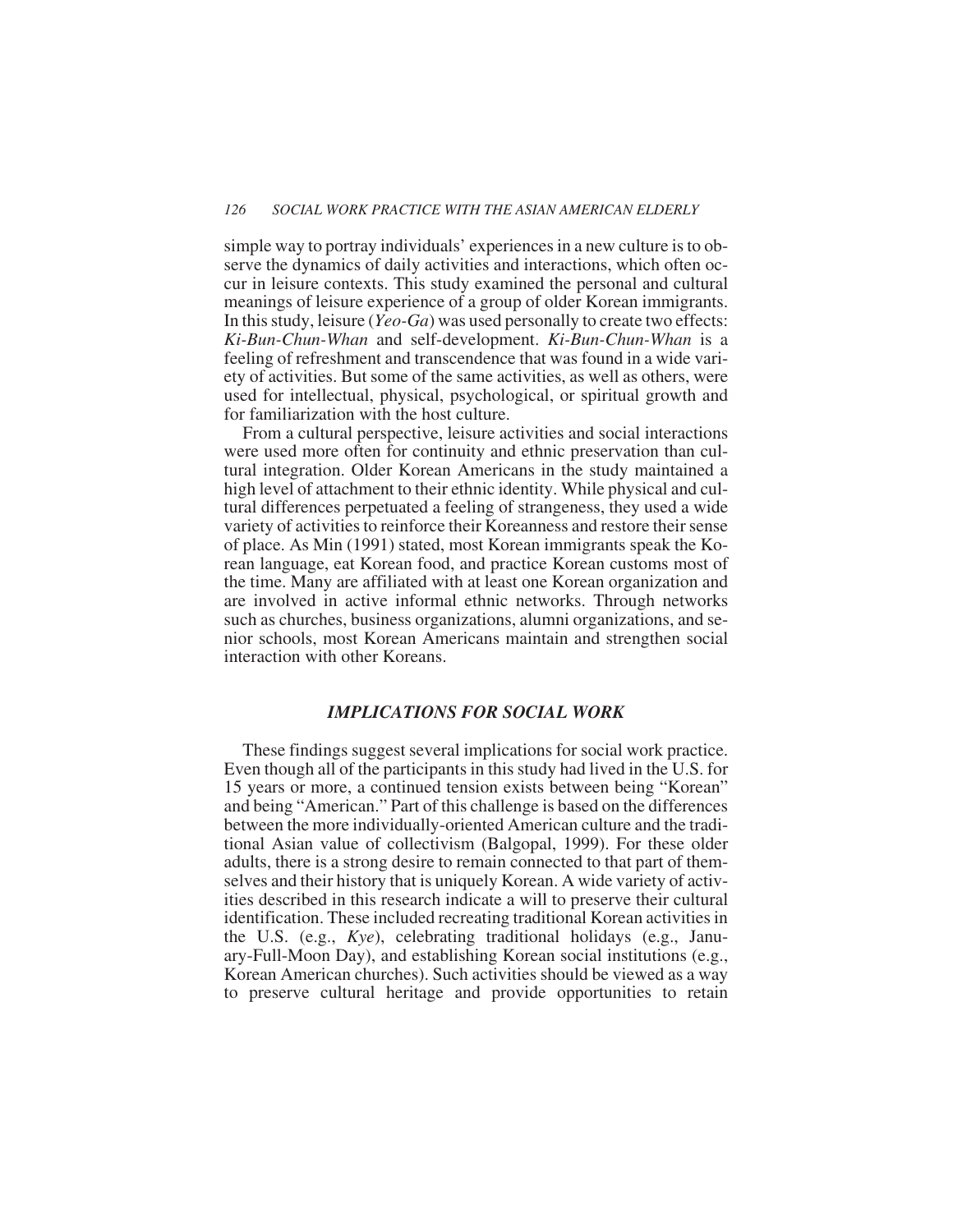"Koreanness." In addition, these memberships and activities serve as points of contact between Korean community and the formal services that currently exist for older adults (Choi & Tirrito, 1999).

Although somewhat less commonly, older Koreans also used leisure activities as a way to learn more about and connect to the American culture. In certain cases, "Americanizing" their lives simplified their daily habits such as with the woman who discovered that she enjoyed cereal and milk for breakfast. In other cases, activities were intentionally instrumental, such as enhancing English language skills or learning about U.S. forms of recreation.

Several of the participants reported that participation in American culture continues to be difficult. Barriers to social participation and access to services must be addressed for Koreans and other ethnic/racial groups. Within this research participants reported alienation based upon their physical characteristics (skin and hair color) as well as language. However, the "double jeopardy" of being an older person of color was also evident. Being an older adult appeared to add another dimension since difference involves both cultural and age distinctions. This fact was reflected in comments from the older mountain climber who felt apart from the younger climbing group, even though they were Korean.

As the number of older adults continues to increase, social workers will be working with clients from a variety of cultural, ethnic, and religious backgrounds. In this study, research on leisure activity of older Korean Americans provided significant information about how daily activities are used to strengthen cultural connectedness and preserve ethnic identity. By assessing and understanding how older adults choose to spend their time, practitioners can determine some of the challenges that older adults are facing as well as the strategies that are being used to manage these tensions. In addition, this type of analysis provides a rationale for creating social programs and interventions that have a special meaning in the lives of older adults, whatever their cultural and social backgrounds.

### **REFERENCES**

Atchley, R. C. (1987). *Aging: Continuity and change* (2nd Eds.). Belmont, CA: Wadsworth.

Atchley, R. C. (1989). A continuity theory of normal aging. *The Gerontologist*, *29*(2), 183-190.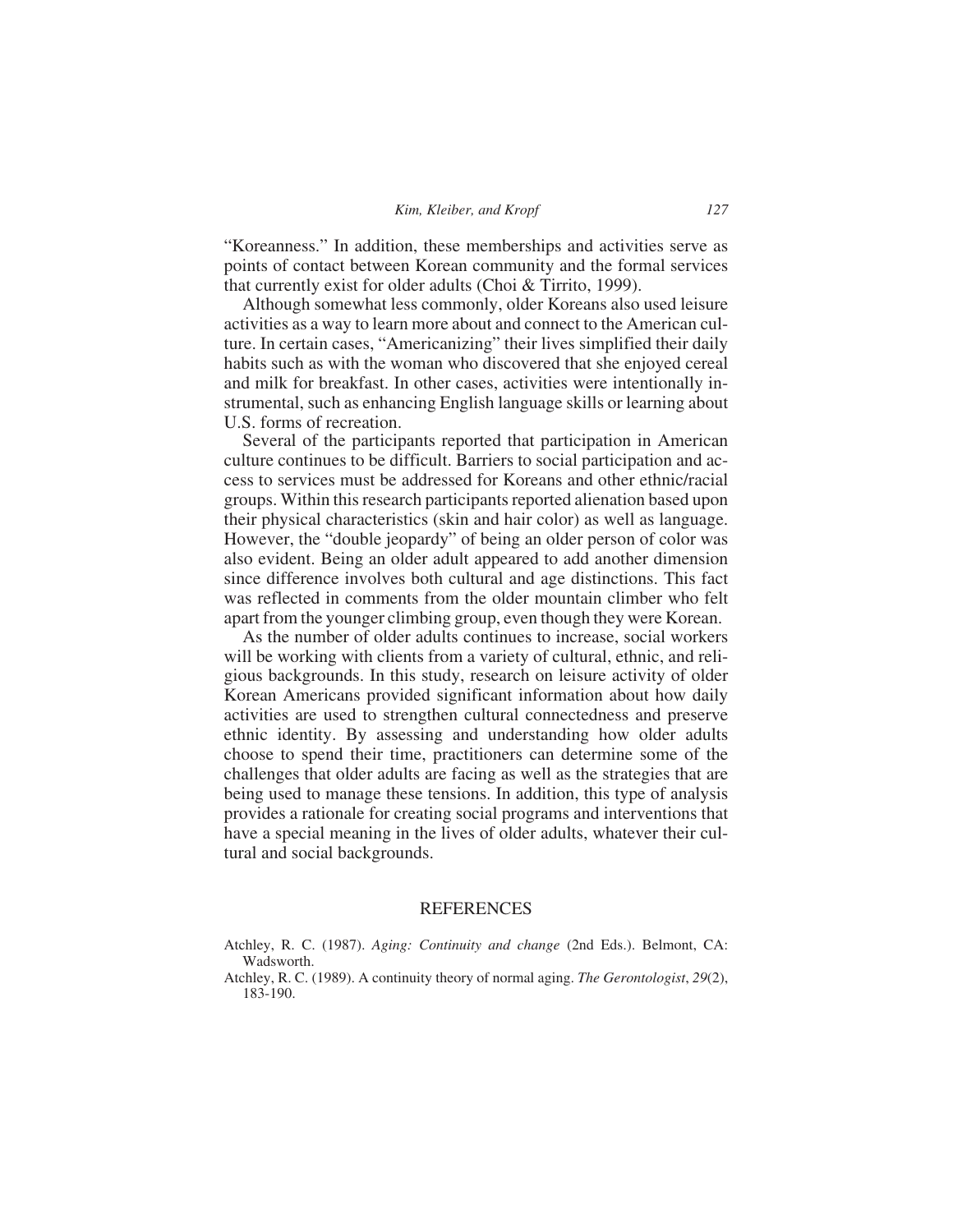- Atchley, R. C. (1999). *Continuity and adaptation in aging: Creating positive experiences*. Baltimore, MA: The Johns Hopkins University.
- Balgopal, P. R. (1999). Getting old in the U.S.: Dilemmas of Indo-Americans. *Journal of Sociology and Social Welfare*, *26*(1), 51-68.
- Benbasat, I., Goldstein, D. K., & Mead, M. (1987). The case research strategy in studies of information systems. *MIS Quarterly*, September, 369-386.
- Bourdieu, P. (1984). *Distinction: A social critique of the judgment of taste*. Cambridge, MA: Harvard University.
- Browne, C., & Broderick, A. (1994). Asian and Pacific Island elders: Issues for social work practice and education. *Social Work*, *39*(3), 252-259.
- Choi, G., & Tirrito, T. (1999). The Korean church as a social service provider for older adults. *Arete*, *23*(2), 69-83.
- Csikszentmihalyi, M. (1990). *Flow: The psychology of optimal experiences*. New York: Harper & Row.
- Damron-Rodriguez, J. A. (1998). Respecting ethnic elders: A perspective for care providers. *Journal of Gerontological Social Work*, *29*(2/3), 53-72.
- Dhooper, S. S. (1991). Toward an effective response to the needs of Asian Americans. *Journal of Multicultural Social Work*, *1*(2), 65-81.
- Fong, R., & Mokuau, N. (1994). "Asian Americans": Periodical literature review on Asians and Pacific Islanders. *Social Work*, *39*(3), 298-305.
- Geertz, C. (1983). Thick description: Toward an interpretive theory of culture. In M. Emerson (Eds.), *Contemporary field research: A collection of readings*. (pp. 37-59). Prospect Heights, IL: Waveland.
- Glaser, B. G., & Strauss, A. L. (1967). *The discovery of grounded theory*. Chicago: Aldine.

Gordon, M. M. (1964). *Assimilation in American life*. NY: Oxford University Press.

- Guba, E. G., & Lincoln, Y. S. (1989). *Fourth generation evaluation*. Newbury Park, CA: Sage.
- Hurh, W. M., & Kim, K. C. (1984). *Korean immigrants in America: A structural analysis of ethnic confinement and adhesive adaptation*. Cranburry, NJ: Associated University Presses.
- Kelly, J. R. (1983). *Leisure identities and interactions*. UK: George Allen & Unwin.
- Kelly, J. R. (1996). *Leisure*. Needham Heights, MA: Allyn & Bacon.
- Kim, I. (1981). *New urban immigrants: The Korean community in New York*. Princeton, NJ: Princeton University Press.
- Kim, L. I. (2000). To name our feelings: Searching out Korean psychology, ethos and emotions. *Korean Quarterly*, *3*(4), 10-13.
- Kleiber, D. (1999). *Leisure experience and human development*. New York: Basic Books.
- Lieberman, M. A., & Tobin, S. S. (1983). *The experience of old age: Stress, coping, and survival*. New York: Basic Books.
- McCracken, G. (1988). *The long interview*. Newbury Park, CA: Sage.
- Merriam, S. B. (1988). *Case study research in education: A qualitative approach*. San Francisco, CA: Jossey-Bass.
- Min, P. G. (1991). Cultural and economic boundaries of Korean ethnicity: A comparative analysis. *Ethnic and Racial Studies*, *14*(2), 225-241.